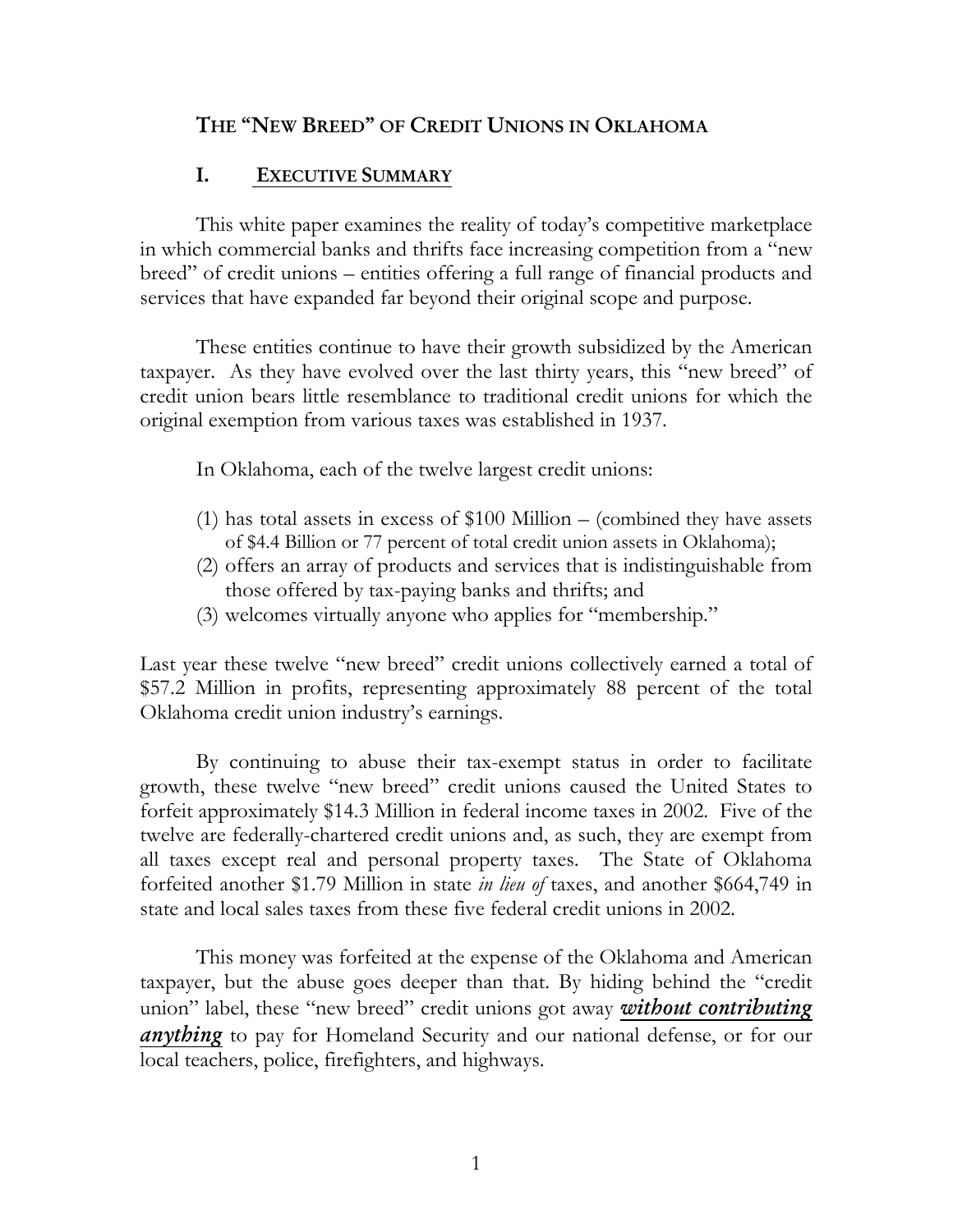And this was just in calendar year 2002. Left unchecked, this "new breed" of credit union presents a systemic risk to our nation's fully regulated and tax-paying financial services system. Over time they will continue to facilitate the movement of business from the tax-paying, well-regulated financial services sector (commercial banks and thrifts) to a casually-regulated and tax-free industry (credit unions). That's bad public policy at every level.

## *If there is no discernable difference between the products provided or the customers served, what justification can remain for preferential tax treatment?*

Ultimately, public policy makers must evaluate whether this "new breed" of credit union has "graduated" and evolved into an institution that is indistinguishable from tax-paying financial services providers. With rising federal deficits and increased costs for the war on terror, American and Oklahoma taxpayers deserve nothing less from their elected officials.<sup>1</sup>

### **II. BACKGROUND**

### **A. CREDIT UNIONS HAVE GROWN DRAMATICALLY**

 The Federal Credit Union Act was passed on June 26, 1934, and defines a "federal credit union" *as "a cooperative association organized . . . for the purpose of promoting thrift among its members and creating a source of credit for provident and productive purposes*".2 These entities were primarily authorized to deal with problems of scarce credit in a Depression era environment. Their primary customers were people of modest means who would not otherwise qualify for credit from traditional, tax-paying lenders.

 Historically, "membership" in these not-for-profit financial cooperatives was limited to a common bond of some sort, usually a place of employment, where people of limited means borrowed from and saved with one another. Borrowers and savers worked together, knew each other, and supported the concept of "character" loans. It was this commonality of interest among the members that made credit unions unique.

<sup>-</sup>1 It is with deep appreciation that the Task Force acknowledges the numerous resources provided by the American Bankers Association and, specifically, the assistance and counsel provided to the Task Force by Dr. Keith Leggett, Ph D., Senior Economist, Economic Policy and Research, Office of the Chief Economist, American Bankers Association, Washington, D. C. <sup>2</sup> 12 U.S.C. § 1752 (1).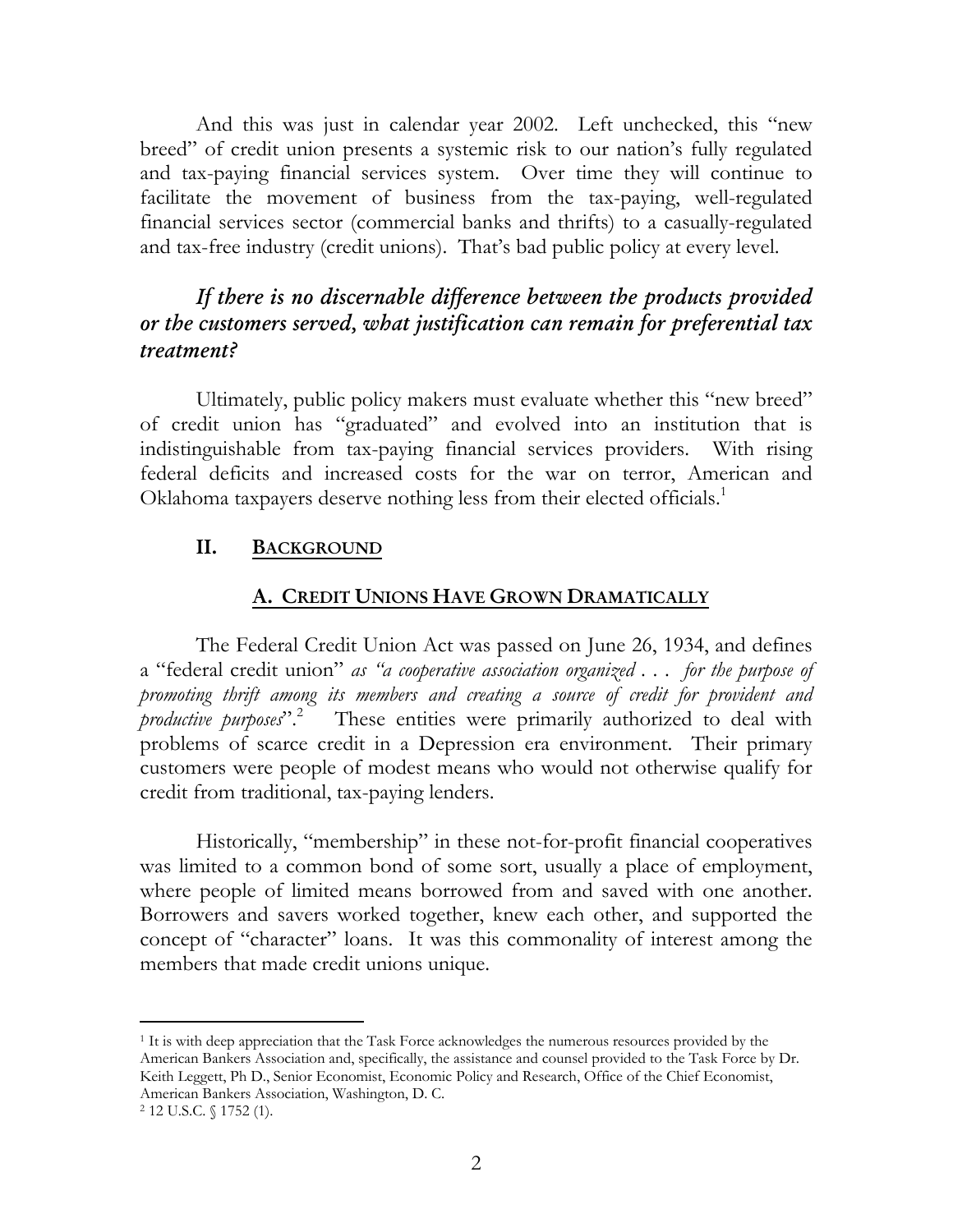In 1940, there were 9,224 credit unions nationwide, serving 2,693,863 "members" and holding assets of \$248,958,325. As is evident from these numbers, the early credit union industry was made up of small institutions, offering a limited number of services to their customers, and focusing on service to people of limited means.

The growth of credit unions nationwide has been rather dramatic as shown by the accompanying chart. By 1960, the number of credit unions had more than doubled – to a total of 20,094 institutions serving more than 12 Million "members" – and their assets had increased 20-fold, to \$5.66 Billion.

By 1980, the number of institutions increased only slightly – to  $21,465$  – but the number of "members" served increased 3½ times, to 43.9 Million. Total assets increased by more than \$60 Billion, to \$68.9 Billion.

Twenty-two years later, at the end of 2002, the real trend became evident. The total number of credit unions nation-wide dropped to 10,041, while the number of "members" grew to include about 29 percent of the total U.S. population. And **total assets grew by half a Trillion dollars** from 1980 to 2002, from \$68.9 Billion to \$574.7 Billion!3



### *Credit Union Asset Growth – 1945 – 2002*

<sup>3</sup> As of mid-2003, the total asset size of the credit union industry was \$610 Billion.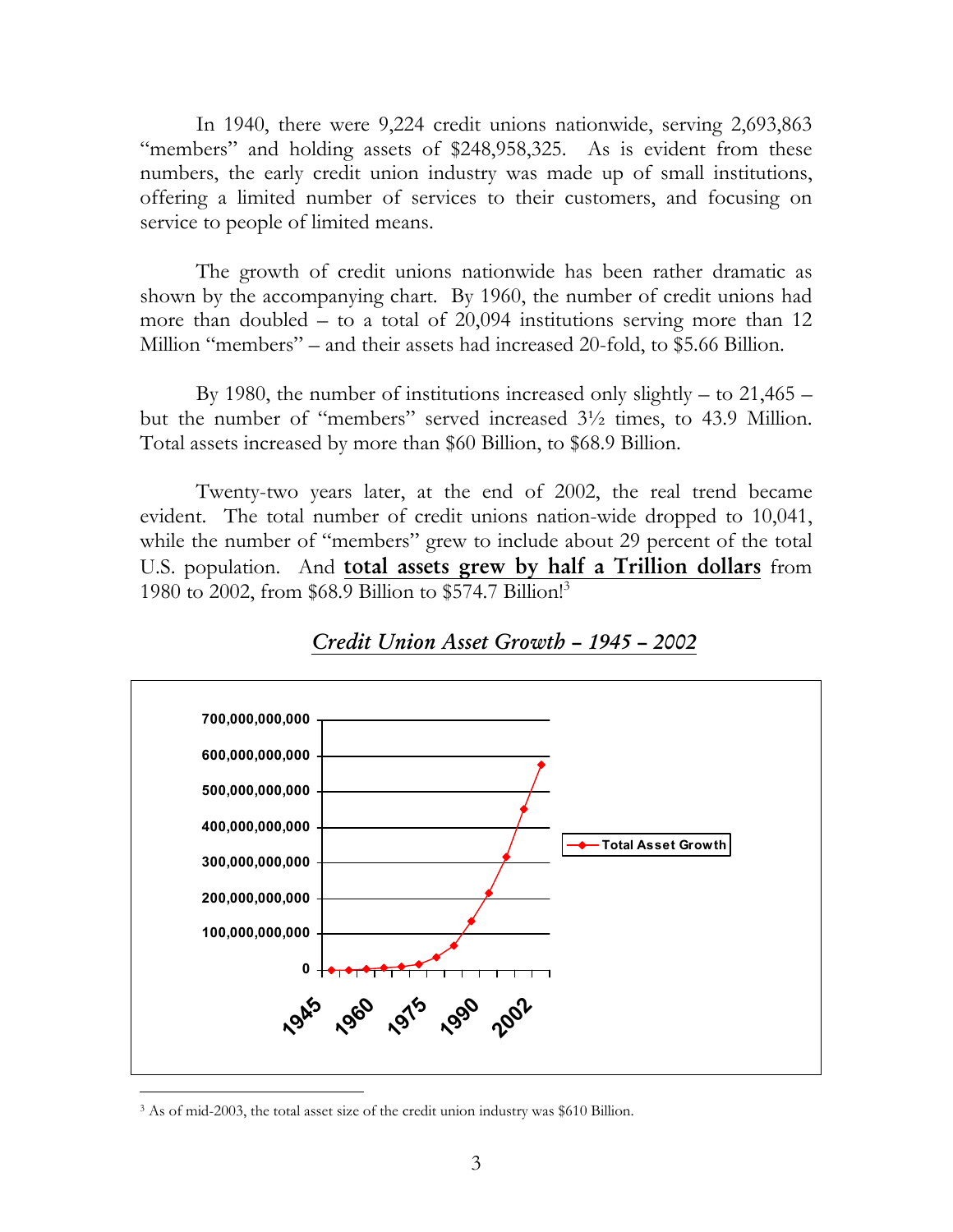## **B. IN OKLAHOMA, FEDERAL CREDIT UNIONS AVOID MORE TAXES THAN DO STATE- CHARTERED CREDIT UNIONS.**

Federal credit unions make up about sixty percent of the industry across the nation. In Oklahoma, that percentage is slightly higher, with 65 of the state's 93 credit unions operating under federal charters. The state's 93 credit unions serve 952,082 "members" and held \$5,743,301,071 in total assets as of December 31, 2002.

Federal credit unions are exempt from federal and state income taxes as a matter of federal law. The tax exemption was created in 1937, when Congress amended the Federal Credit Union Act to prevent the federal government and the states and local authorities from imposing any taxes (except real and personal property taxes) on federal credit unions.4

State-chartered credit unions, on the other hand are also exempt from federal income taxes, but derive that exemption from Section 501 (c) (14) of the Internal Revenue Code. In Oklahoma, state-chartered credit unions are subject to the corporate *in lieu of* tax and are also subject to state and local sales taxes.

### **III. KEY LEGISLATIVE AND REGULATORY CHANGES LEADING TO THE EMERGENCE OF A NEW BREED OF CREDIT UNIONS**

### **A. ADDITIONAL PRODUCTS AND SHARE INSURANCE**

The early credit unions were unique and served a different population than the one served by traditional tax-paying commercial banks and thrifts.<sup>5</sup> However, product offerings and membership requirements have changed, resulting in a bifurcation of the industry itself. Here's how it has evolved.

In 1968, federal credit unions were first authorized to issue secured loans with maturities of up to ten years. That same year the unsecured loan limit for federal credit unions was increased to \$2,500.

In 1970, the National Credit Union Administration (NCUA) was established to regulate federal credit unions, and federal deposit insurance was extended to credit unions through the National Credit Union Share Insurance

<sup>-</sup>4 12 U.S.C. § 1768

<sup>5</sup> U.S. General Accounting Office, Letter to the Honorable Paul S. Sarbanes, October 27, 2003.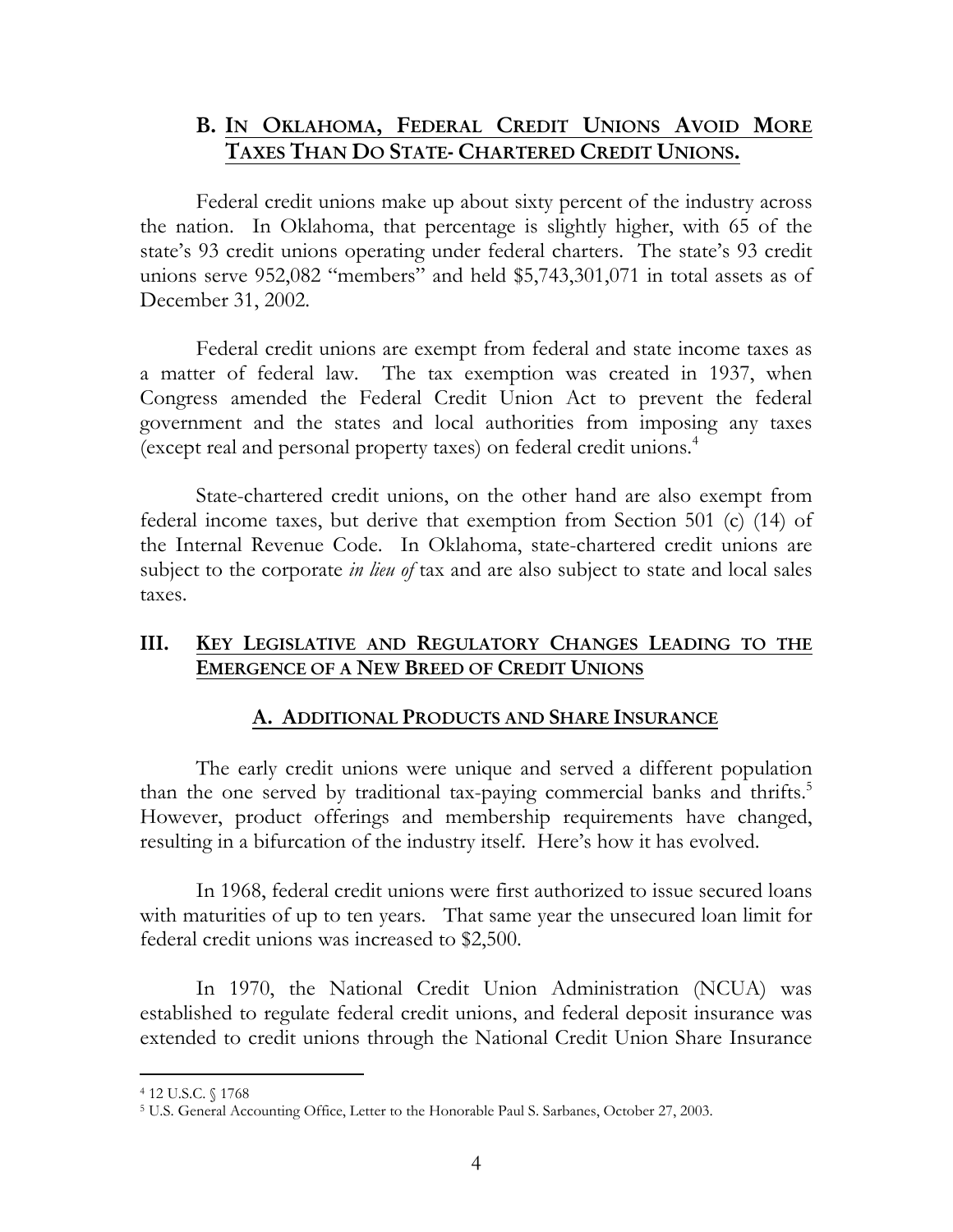Fund. With the addition of deposit insurance coverage came the beginning of a dynamic shift in the credit union industry. Since that change, the credit union industry has experienced substantial growth, and its activities and offerings have greatly expanded.

The tax exemptions granted by statute and by the Internal Revenue Code historically were intended to provide credit union customers (low- to moderate-income Americans) with better rates on both loans and savings instruments, rates that tax-paying entities could not match without jeopardizing their own safety and soundness. When share insurance for credit union customers was authorized, however, one of the major impediments to credit union expansion was removed, making them much more attractive to potential depositors.

Other changes were made in the authority of credit unions to offer different kinds of products and services. In 1977, amendments to the Federal Credit Union Act expanded savings, lending and investment powers,<sup>6</sup> and in 1980, credit unions were given permanent authority to issue checking accounts.

### **B. EXPANSION OF THE COMMON BOND – A REAL GROWTH SPURT**

In 1982, the NCUA adopted new rules that changed the "common bond" requirement. The new rules – abolishing the prior understanding that federal credit union membership was limited to a single common bond in each instance – allowed the addition of multiple employer groups to a credit union's membership base, as long as each such group had its own "common bond." Coupled with share insurance, this rule change fueled the dramatic expansion and growth of large credit unions for the next 20 years.<sup>7</sup>

It was this rule change that was challenged by the American Bankers Association in 1990,<sup>8</sup> and that challenge resulted in the enactment of the Credit Union Membership Access Act (CUMAA) in 1998.<sup>9</sup> CUMAA has accelerated the development and evolution of the new breed of credit unions that exists

-

<sup>6 12</sup> U.S.C. § 1757 (5).

 $^7$  As noted above, credit union assets grew by more than \$500 Billion between 1980 and 2002.<br><sup>8</sup> The ABA was ultimately successful in its challenge in the U.S. Supreme Court. See National Credit Union

Administration v. First National Bank & Trust, 118 S. Ct. 927 (1998).<br><sup>9</sup> Pub. L. 105-219, August 7, 1998.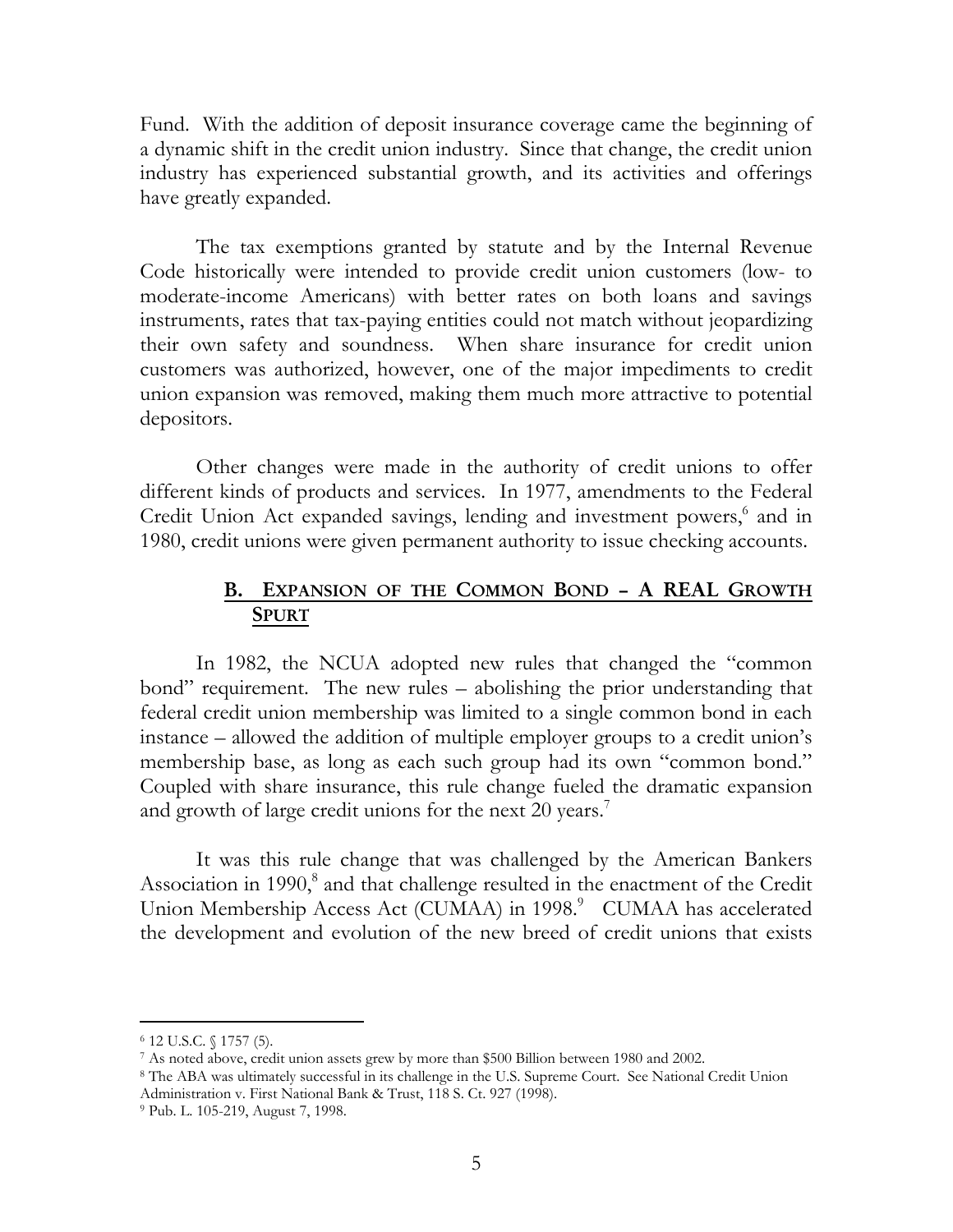today, a broadly based financial services provider whose membership is open to virtually anyone.<sup>10</sup>

These institutions are virtually unrestricted in terms of customers they may serve and products they may offer.<sup>11</sup> They continue to leverage their tax advantage to grow and expand with their tax-free profits, at a cost of billions to the U.S. taxpayer.<sup>12</sup>

### **IV. THE COST TO OKLAHOMA TAXPAYERS**

### **A. OKLAHOMA'S TOP TWELVE – A "NEW BREED" CREDIT UNIONS**

 While a large percentage of the total number of Oklahoma credit unions remain focused on their original, traditional purpose, a relatively small number have become large, sophisticated financial service institutions.

Twelve Oklahoma credit unions have more than \$100 Million in total assets. Membership in each of them is open to virtually anyone who applies. These twelve credit unions control about 77 percent of total credit union assets in Oklahoma, and they have nearly 592,000 "members" – about 17 percent of the state's total population.

The following table lists these twelve "new breed" credit unions and their total assets as of December 31, 2002:

|                      | Name                     | City                | <b>Total Assets</b> |
|----------------------|--------------------------|---------------------|---------------------|
|                      | Tinker FCU               | Oklahoma City       | \$1,255,666,000     |
|                      | Tulsa Teachers FCU       | Tulsa               | 627,166,000         |
|                      | Weokie CU                | Oklahoma City       | 372,669,000         |
|                      | Communications FCU       | Oklahoma City       | 367,697,000         |
|                      | Tulsa Fed. Employees FCU | Tulsa               | 361,636,000         |
|                      | <b>66 FCU</b>            | <b>Bartlesville</b> | 355,719,000         |
|                      | FAA Employees CU         | Oklahoma City       | 249,222,000         |
|                      | Oklahoma Central CU      | Tulsa               | 205,189,000         |
|                      | Oklahoma Employees CU    | Oklahoma City       | 172,799,000         |
|                      | Fort Sill FCU            | Lawton              | 143,996,000         |
|                      | Allegiance CU            | Oklahaoma City      | 135,443,000         |
| $10$ As a p          | Energy One FCU           | Tulsa               | 80,<br>133,201,000  |
| from a h<br>dramatic |                          |                     |                     |

percent.

<sup>11</sup> Although no attempt is made to draw a particular line as to where this "new breed" begins and ends, there are currently 83 credit unions in the United States with total assets of more than \$1 Billion. 43 percent of the credit union industry's assets are held by credit unions with more than \$500 million in total assets. 12 Report of the General Accounting Office, October, 2003, GAO-04-92-Changes in Credit Union Industry,

page 13.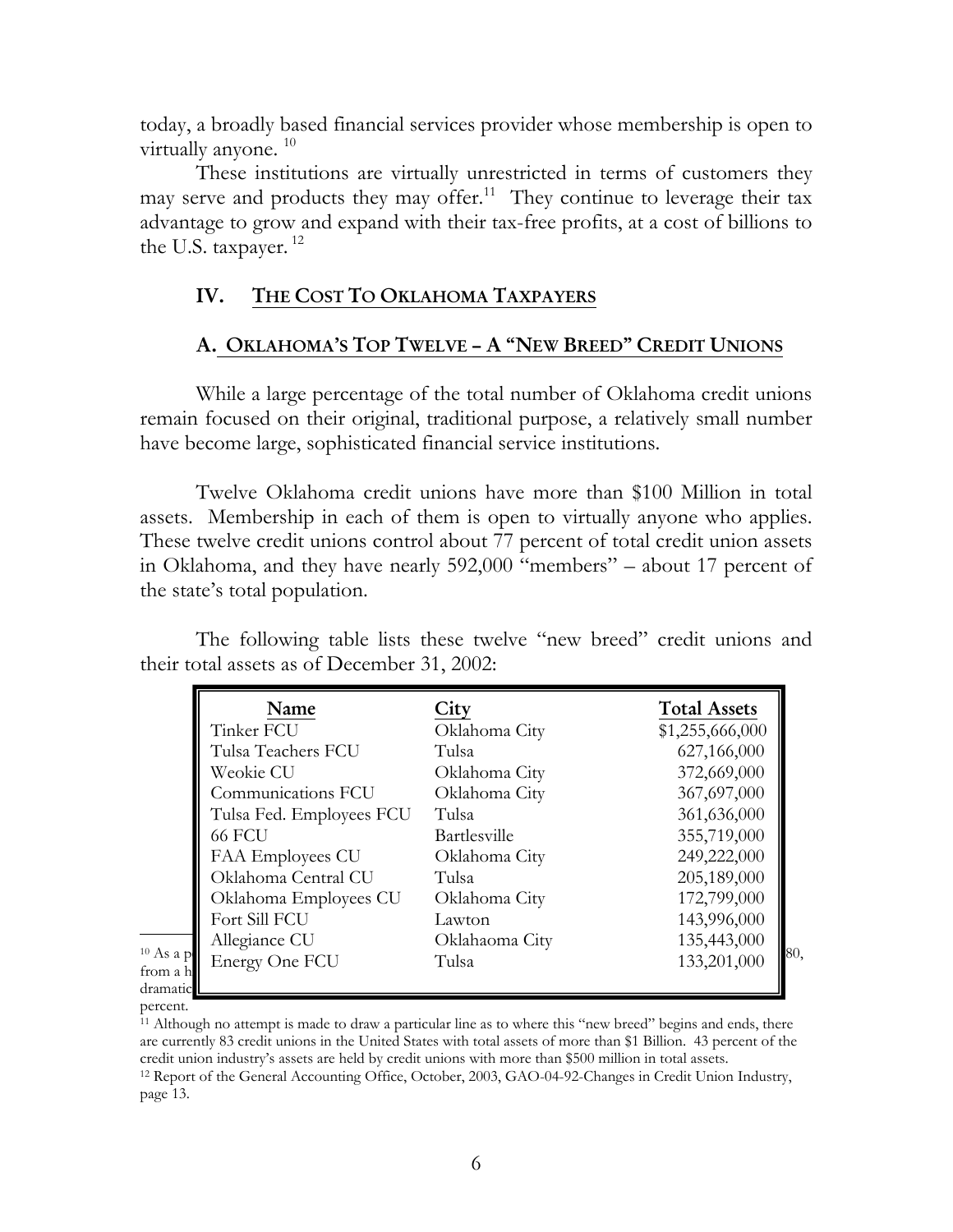BBy contrast, there are 272 commercial banks in Oklahoma, 210

of which are less than \$100 Million in total assets. These smaller community banks are at even greater competitive risk from the activities of this new breed of credit unions.13

Using conservative estimates $14$  the following table shows the income earned by these twelve entities (five of which are federally chartered credit unions which pay only real and personal property taxes) and the amount of federal and state taxes that were forfeited in 2002:

| Name                | <b>Total Assets</b> | <b>ROA</b> | Income       | Federal Tax  | In Lieu Tax | Sales Tax |
|---------------------|---------------------|------------|--------------|--------------|-------------|-----------|
| Forfeited           |                     |            |              | Forfeited    | Forfeited   |           |
| Tinker FCU          | \$1,255,666,000     | 1.54       | \$19,337,256 | \$4,834,314  | \$1,160,235 | \$446,053 |
| Tulsa Teachers CU   | 627,166,000         | 1.68       | 10,536,389   | 2,634,097    |             |           |
| Weokie CU           | 372,669,000         | 1.23       | 4,583,829    | 1,145,957    |             |           |
| Communications FCU  | 367,697,000         | 1.20       | 4,412,364    | 1,103,091    | 264,742     | 70,402    |
| Tulsa Fed. Emp. CU  | 361,636,000         | 1.03       | 3,724,851    | 931,213      |             |           |
| 66 FCU              | 355,719,000         | 1.26       | 4,482,059    | 1,120,515    | 268,924     | 116,381   |
| FAA Employees CU    | 249,222,000         | 0.68       | 1,695,710    | 423,677      |             |           |
| Oklahoma Central CU | 205,189,000         | 1.89       | 3,878,072    | 969,518      |             |           |
| Oklahoma Emp. CU    | 172,799,000         | 1.17       | 2,021,748    | 505,437      |             |           |
| Fort Sill FCU       | 143,996,000         | 0.65       | 935,974      | 233,994      | 56,158      | 60,914    |
| Allegiance CU       | 135,443,000         | 0.64       | 866,835      | 216,709      |             |           |
| Energy One FCU      | 133,201,000         | 0.56       | 745,926      | 186,481      | 44,756      | 41,488    |
| Totals              | \$4,380,403,000     |            | \$57,220,013 | \$14,305,003 | \$1,794,815 |           |
| \$654,749           |                     |            |              |              |             |           |

### **B. MEMBERSHIP "REQUIREMENTS" ARE VIRTUALLY MEANINGLESS**

 $\overline{a}$ 

<sup>13</sup> See generally, J. Gunther and R. Moore, *"Small Banks' Competitors Loom Large,"* Southwest Economy, Issue 1, January/February 2004, Federal Reserve Bank of Dallas -<br>http://www.dallasfed.org/research/swe/2004/swe0401b.html.

<sup>&</sup>lt;sup>14</sup> The federal income tax rate assumed was 25 percent based on income calculated using ROA numbers associated with each institution. The state *in lieu of* tax is set at 6 percent. Sales taxes were estimated based on an assumption that 25 percent of operating expense constituted purchases that would have been subject to state and local sales tax rates, and were calculated based on the location of the main credit union office.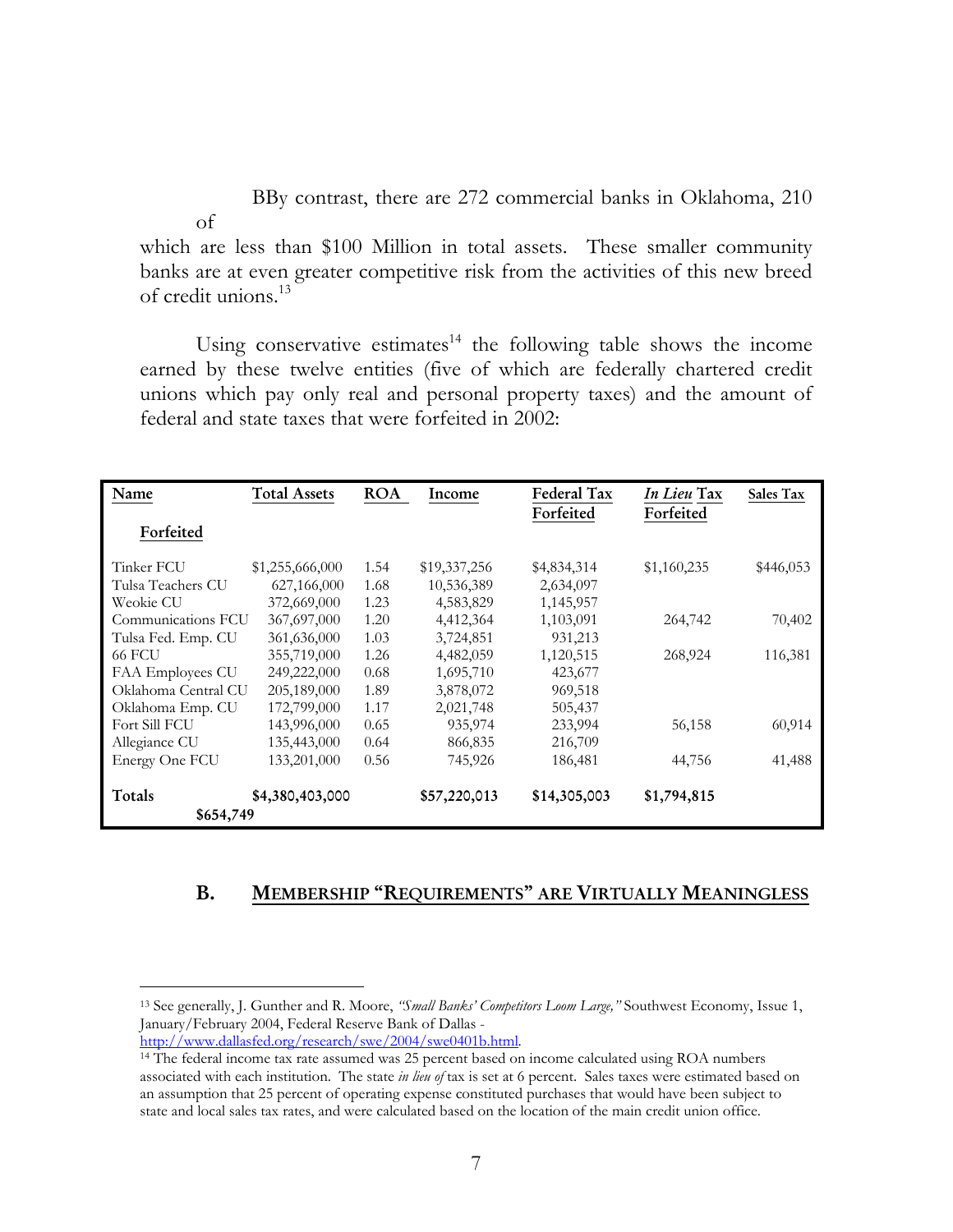Membership in the twelve largest Oklahoma credit unions is virtually unrestricted. Here are just a few examples:

# ► You're *eligible to join Tinker Federal Credit Union's more than 160,000 "Members" if you are:*

- Military or civilian personnel of the US Government assigned to or work at Tinker AFB (Midwest City) or Vance AFB (Enid), or an Army National Guard facility listed in the credit union's select employee group (SEG) listing, or one of the Armed Forces Reserve Centers in Oklahoma;
- A contractor or a contractor's employee who regularly works at any of those installations listed above;
- A member of the US Armed Forces, whether on active duty or retired, or a dependent, or a survivor of a dependent eligible to receive benefits from one of these installations;
- A member of a veteran's organization in Oklahoma;
- An elected official or employee of the cities of Ada, Del City, Edmond, Enid, Moore, Norman, Nash, Yukon, or Garfield County or Cleveland County;
- Related to anyone who is either a member of TFCU or qualifies to be a member of TFCU;

You're also eligible for membership in Tinker FCU if:

- You worship, live, work or attend school in Payne, Pontotoc or Seminole County;
- You work for or belong to any one of an alphabetical listing of employers or organizations including:

| Academy Sports & Outdoors Big Red Sports & Imports  |                                                        | <b>City Rescue Mission</b> |
|-----------------------------------------------------|--------------------------------------------------------|----------------------------|
| <b>Cox Communications</b>                           | Delta Dental                                           | <b>Express Personnel</b>   |
| First Baptist Church - MWC General Motors           |                                                        | Harold's Stores            |
| Journal Record Publishing Junior Achievement        |                                                        | Kerr McGee Corporation     |
| Kickapoo Tribe of Oklahoma McAlester Reg. Med. Cen. |                                                        | Norman Regional Hospital   |
| Oklahoma Bar Assoc.                                 | Oklahoma Nurses Assoc.                                 | Oklahoma City Univ. (F&S)  |
| OK Christian Univ. (F&S) Pre-Paid Legal Services    |                                                        | Rose State College F&S)    |
|                                                     | Shawnee Chamber of Comm. Soil Conservation Svc. - Hugo | <b>Teamsters Local</b>     |
| Union $#886$                                        |                                                        |                            |
| Univ. of Central OK. (F&S) Westin of Oklahoma City  |                                                        |                            |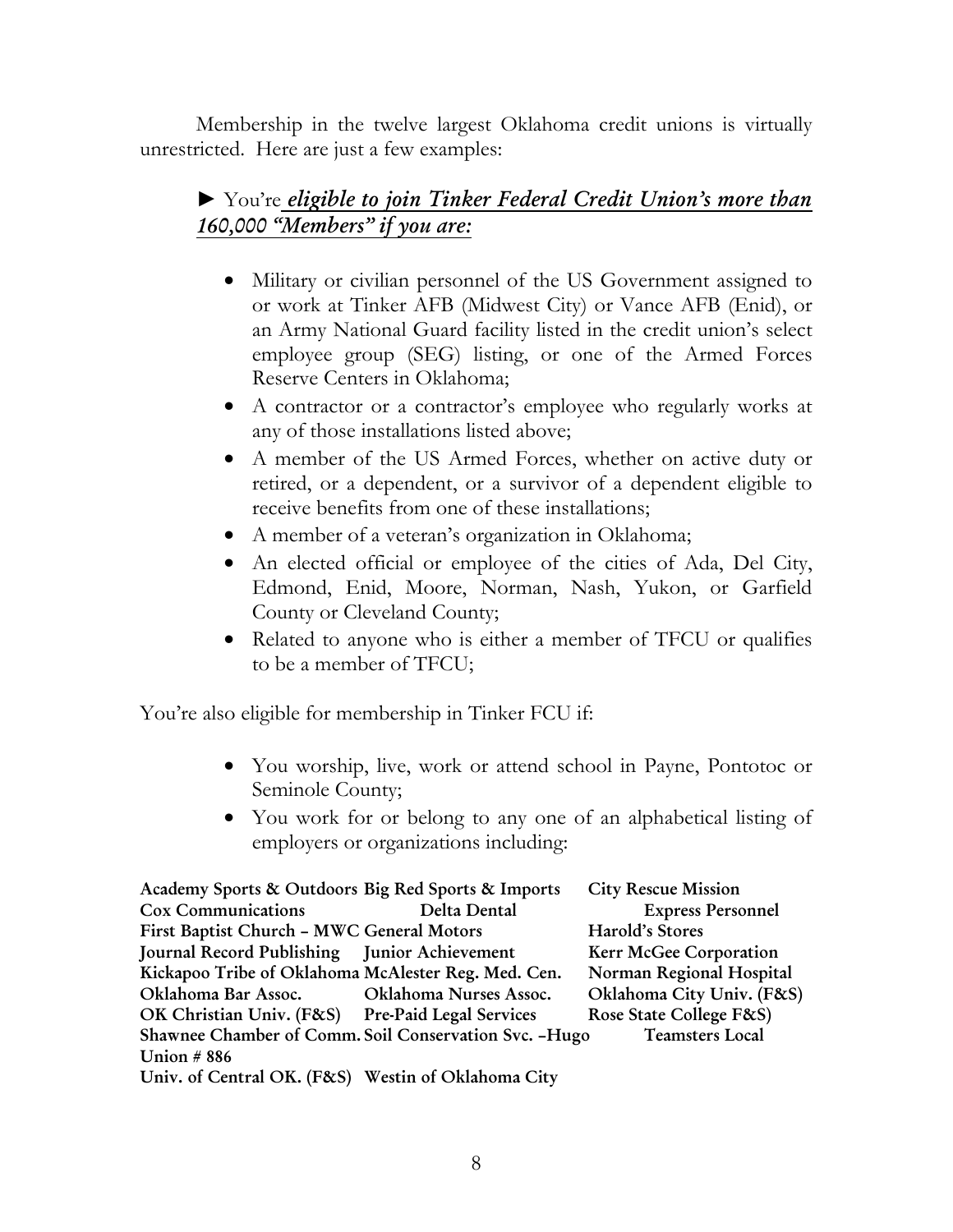or any one of *an additional 350-plus* individual businesses and organizations.

Just in case you're interested in having your business establish a relationship with Tinker FCU, it has *"business development representatives"* who, among other things, call on businesses and encourage them to enroll the business as a SEG. From their website:

> **"TFCU offers great features for your business such as direct deposit and payroll deduction. Take advantage of curbside service to your business with our Mobile Service Center, a TFCU branch delivered right to your door."**

> **"Gain a competitive edge in attracting and retaining qualified employees. Offering Tinker Federal Credit Union membership is a perfect choice to enhance your benefits package without increasing your costs. Your employees will have access to comprehensive financial services that will save them money in lower fees and low loan rates."**

► *You're eligible to join Tulsa Teachers Credit Union's 70,000-plus "Membership" – one that proudly notes its reality as "a full-service financial institution" – if you are:*

- An immediate family member *(spouse, child, mother, father, brother, sister, aunt, uncle, grandparent, grandchild, stepparents, stepchildren and adoptive children)* of, or living in a household with, *anyone who is eligible* for membership (*even though he or she is not a member)*.
- An employee of nearly **300 SEG's** located in a 14-county area.
- In a recent television commercial in Tulsa, TTCU proudly proclaims that *one need not be a teacher to be a member; rather, eligibility for membership comes with residence in a one-million population geographic area*, and "typical" members were shown, including a physician, an airline pilot and a white-collar business professional.

# ► You're *eligible to join Weokie Credit Union and become one of its 50,000 members if you:*

• Live, work, worship or attend school in Oklahoma, Canadian, Cleveland, Logan, McClain or Pottawatomie counties, a geographic area that includes more than 1.2 million people.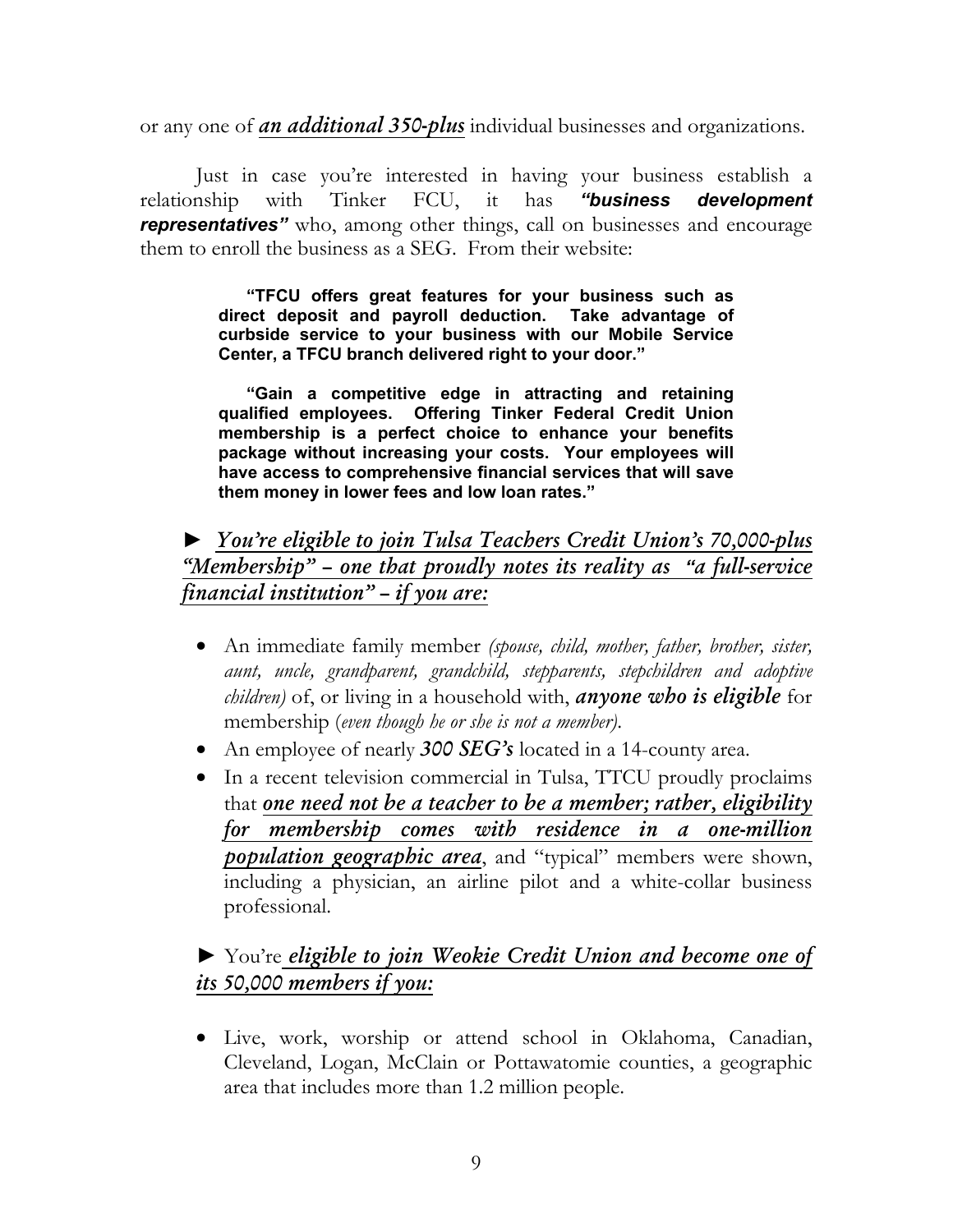• Work for or are related to someone who works for any one of *550 SEG's, including:*

| <b>Albertson's Stores</b> | <b>Bass Pro Shops</b>   | The Chickasaw |      |
|---------------------------|-------------------------|---------------|------|
| Nation                    |                         |               |      |
| Oak Tree Country Club     | Oak Tree Golf Club YMCA |               | YWCA |

And employees of a long list of cities, including:

| Beaver     | Buffalo    | Chickasha    | Chouteau  | Coalgate    |
|------------|------------|--------------|-----------|-------------|
| Comanche   | Fairfax    | Fairview     | Frederick | Guymon      |
| Heavener   | Idabel     | <b>Jones</b> | Miami     | Pawhuska    |
| Ponca City | Pond Creek | Waurika      | Waynoka   | Weatherford |

## ► For *a \$5 deposit, you can become one of nearly 38,000 members of Communications Federal Credit Union in Oklahoma City and:*

• Either you or a relative is employed by or a member of one of more than *400 SEG's* including:

| Oklahoma City Golf & Country Club   | Goodyear Tire & Rubber      |
|-------------------------------------|-----------------------------|
| IBEW Local 226, 304, 584, 1002      | <b>Mid-Continent Energy</b> |
| Kerr McGee Corp.                    | OG&E                        |
| <b>ONEOK</b> and subsidiaries       | Quail Creek Golf & CC       |
| Southern Hills Country Club (Tulsa) | Twin Hills Golf & CC        |

# ► For *an initial \$5 deposit, you can become one of more than 50,000 members of Tulsa Federal Employees Credit Union if you:*

Live, work, worship or attend school in Tulsa, Rogers, Wagoner, Creek or Osage Counties *(you don't have to be a federal employee – just live, work, worship or attend school in one of those counties).*

► *You can become one of Federal Aviation Administration Employee's 33,000-plus members simply if you* live, work, worship or attend school in Oklahoma, Canadian, Cleveland, Logan, McClain or Pottawatomie counties, an area that includes more than 1.2 million people.

► *The same is generally true for Oklahoma Employees Credit Union and its 34,000-plus members* – all you have to do is live, work,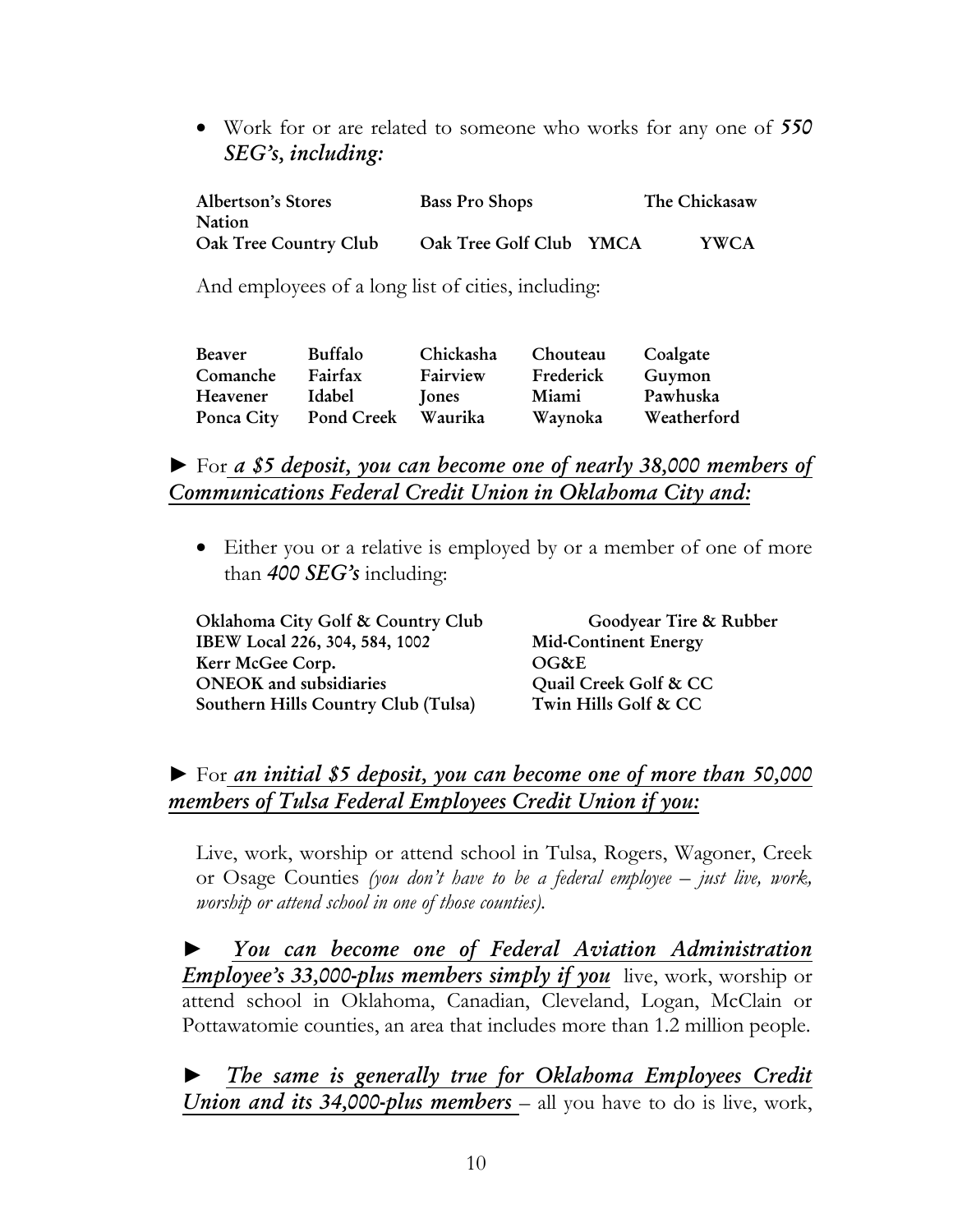worship or attend school in Oklahoma, Canadian, Cleveland, Logan, McClain or Pottawatomie Counties – a geographic area that includes more than 1.2 million Oklahomans – or work for any one of:

- A large number of state agencies that don't have their own credit union, such as the Governor's Office, the Lieutenant Governor's Office, the Office of the Attorney General and the State Banking Department. – you or a family member who works in one of these agencies is eligible for membership.
- A number of Oklahoma counties, from Beckham (on the Texas border) to LeFlore (on the Arkansas border) and many in between.
- Several medical facilities ranging from the Broadway Clinic and Dean McGee Eye Institute. to the Presbyterian Hospital and OU Medical Center.

 *66 FCU is available for employees of Conoco/Phillips and more than 80 other SEG's in the Bartlesville area*. In addition, if you do not qualify because you're employed by (or a family member of someone who is employed by) one of those SEG's, 66 FCU will qualify a potential "customer" if that person is either qualified for or is actually a "member" of the Community Source Credit Union.

- To be eligible for membership in Community Source Credit Union one must live, work or worship in Washington, Osage or Nowata county, which is 66FCU's primary trade area.
- Who is Community Source? It's a small credit union affiliated with 66 FCU that they are helping to get established. All services, rates and fees are the same as, and served through, 66 FCU.
- Because of their relationship with Community Source, 66 FCU's potential "membership" base is dramatically larger than simply being an employee of one of the 80+ SEG's.

These are just some of the ways that Oklahomans can join these "new breed" credit unions. All of these entities are full-service financial institutions, offering checking and savings accounts, certificates of deposit, safe deposit boxes, Internet banking and bill paying on line, credit and debit cards, home loans, home equity loans, vehicle loans, small business lending and other consumer loans of all types – just like tax-paying banks and thrifts.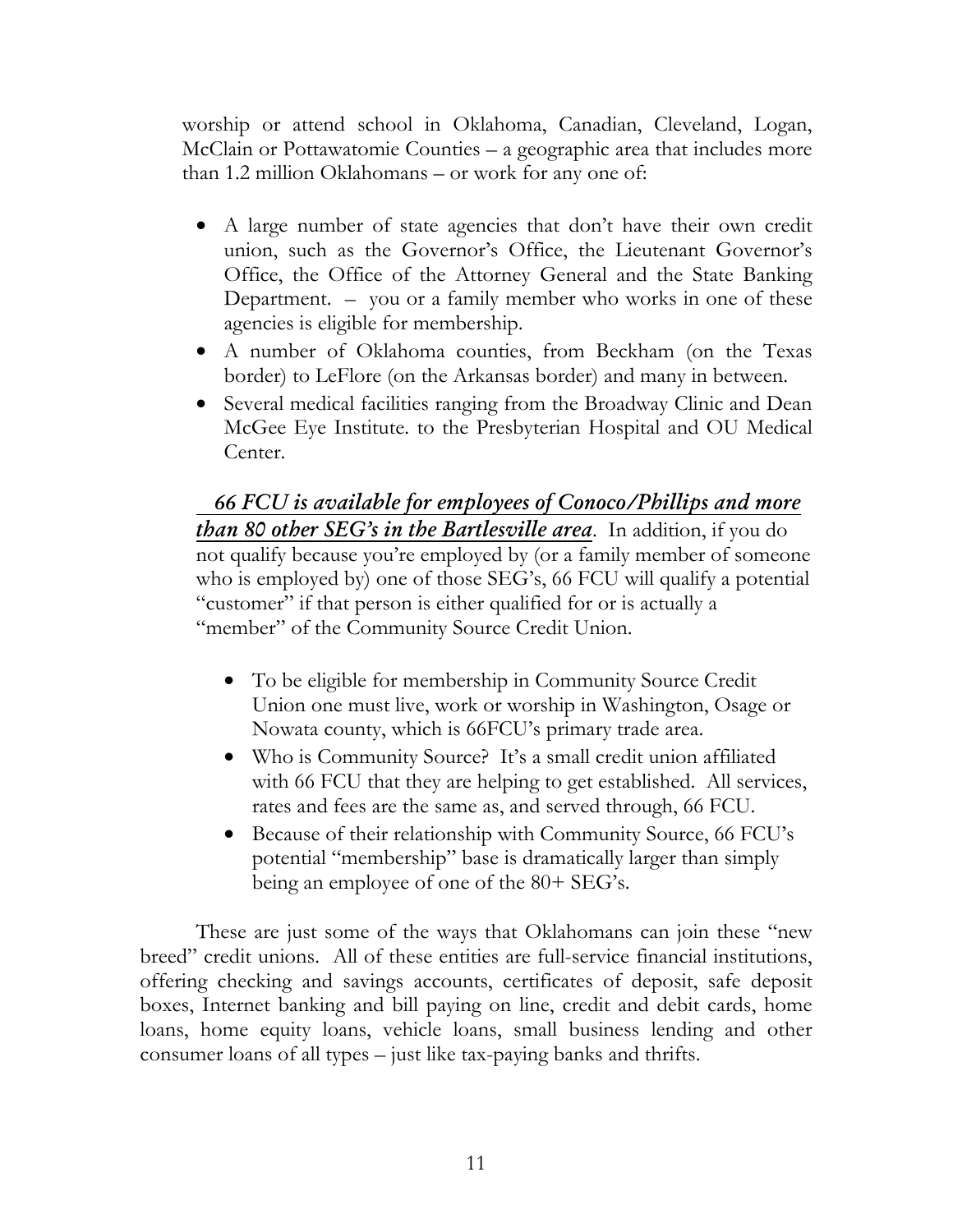Weokie Credit Union is one of Oklahoma's leading SBA lenders. Their website has a separate page dedicated to *"Weokie Member Business Loans: Financing Commercial Success."* With a click of the mouse, Weokie will help prospective small business borrowers build a business plan and walk them through the process, whether it's an SBA-guaranteed loan, or a loan for a business start-up, a purchase or even a refinance loan.<sup>15</sup>

And Weokie is not alone. Recent statistics show that an increasing number of credit unions are extending their tax-subsidized services to small businesses and other commercial customers. Not only do more than 2,500 credit unions offer business checking accounts nationwide, but a growing number are increasing their lending activities to small businesses as shown by the following chart:



These facts clearly demonstrate that the "new breed" credit unions compete in all objective areas with tax-paying banks and thrifts – rate, product line, delivery systems, convenience and service quality.

### **V. WHO BENEFITS FROM THE CREDIT UNION TAX SUBSIDIES?**

 $\overline{a}$ 

<sup>15</sup> http://www.weokie.org/bussinessloansie.html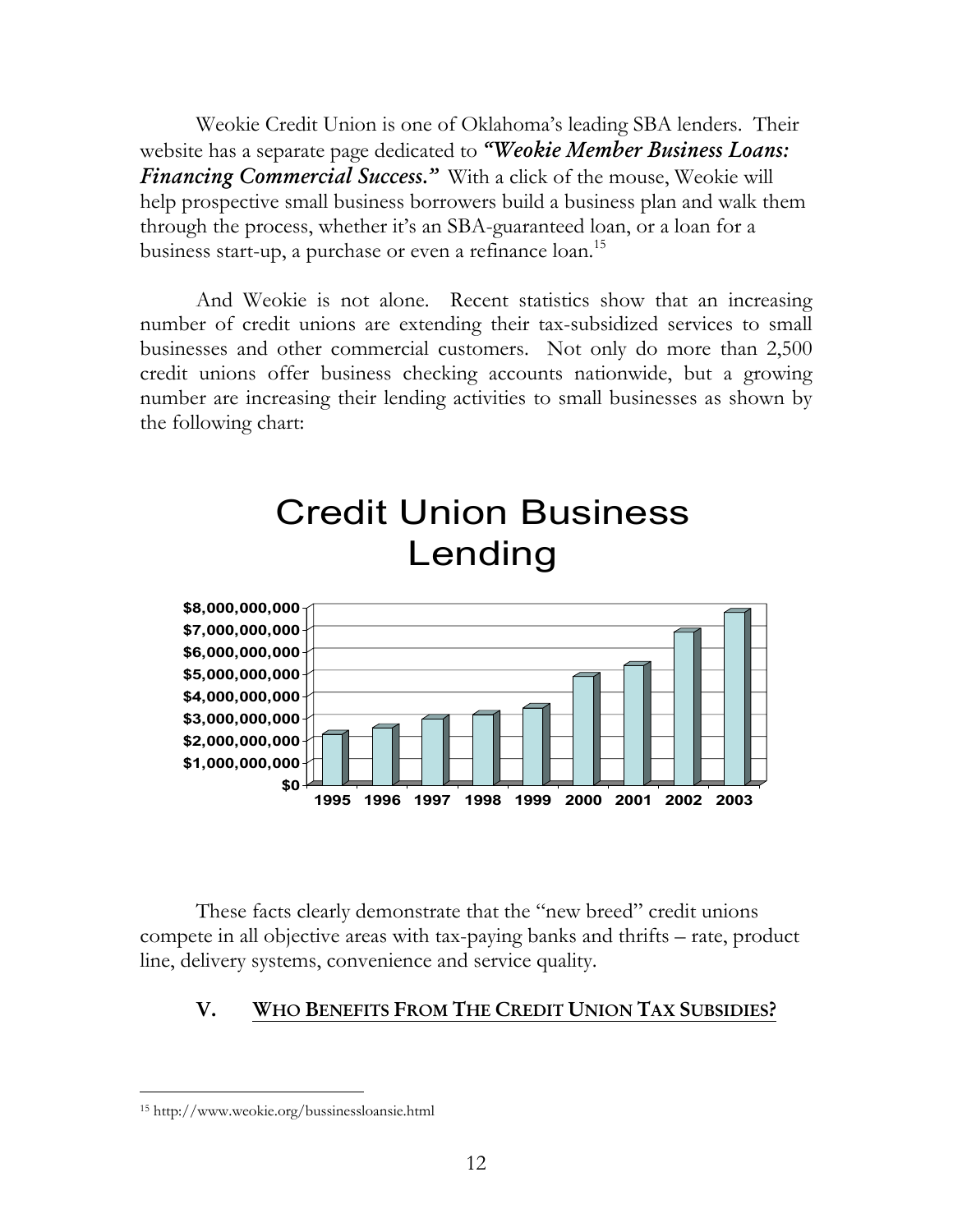Virtually all credit unions say publicly that they are organized to benefit their customers by saving them money from lower fees, higher rates on savings and lower loan rates.<sup>16</sup> But a recent survey has shown that, in fact, credit unions generally are not using their tax exempt status for the benefit of their borrowers or their depositors.<sup>17</sup> Rather, they are keeping their retained earnings to build capital on a tax-free basis, in order to foster their growth.

The report showed that the credit unions surveyed on average charge higher interest on loans to their members than do banks and thrifts. On average they also pay less on deposits and charge higher service fees (as a percent of total assets) than do banks and thrifts. The report also showed that the credit unions surveyed derived greater income through interest margin and deposit fees from their customers than banks and thrifts derive from their customer base.

In Oklahoma, for example, just a random comparison of rates paid on certificates of deposit in the Tulsa market shows the following comparisons:

| $$10,000 - bank rates$          |                         | \$10,000 - credit union rates |  |  |
|---------------------------------|-------------------------|-------------------------------|--|--|
| 6 Months $-1 - 1.5\%$           | Tulsa Teachers          | $1.54\%$                      |  |  |
|                                 | Tulsa Fed. Emp. 1.59%   |                               |  |  |
|                                 | Oklahoma Central 1.302% |                               |  |  |
|                                 |                         |                               |  |  |
| 12 Months $-1.1 - 2.15\%$       | Tulsa Teachers          | $1.59\%$                      |  |  |
|                                 | Tulsa Fed. Emp.         | $1.64\%$                      |  |  |
|                                 | Oklahoma Central 1.490% |                               |  |  |
| 18-24 Months $- 1.45\%$ - 2.70% | Tulsa Teachers          | N/A                           |  |  |
|                                 | Tulsa Fed. Emp.         | 2.43%                         |  |  |
|                                 | Oklahoma Central        | 2.159%                        |  |  |
| 36 Months $-2.12 - 270\%$       | Tulsa Teachers          | $2.87\%$                      |  |  |
|                                 | Tulsa Fed. Emp.         | $2.97\%$                      |  |  |
|                                 | Oklahoma Central 1.697% |                               |  |  |

-

<sup>16</sup> *See, e.g.,* http://www.tinkerfcu.org/Membership/DefenseFund.html: "The banking industry would reduce your choice of financial institutions to one – a bank – if they could. That's because credit unions consistently save their members money – up to \$500 a year, according to the Credit Union National Association. The savings come from *lower fees, higher rates on savings and lower loan rates*. Those savings we offer, in turn, set the pricing standard for consumer financial services, and banks don't like that." (emphasis added). 17 *See* Kentucky Bankers Association *"Credit Union Study",* April 1, 2004, prepared by Financial Management

Consulting Group, Louisville, KY 40243.: In comparing consumer loans reflected on banks' Uniform Bank Performance Report for June 30, 2003, the average yield on loans to individuals ranged from 8.39 to 8.89 percent for banks, and the same average for credit unions was 8.52 percent.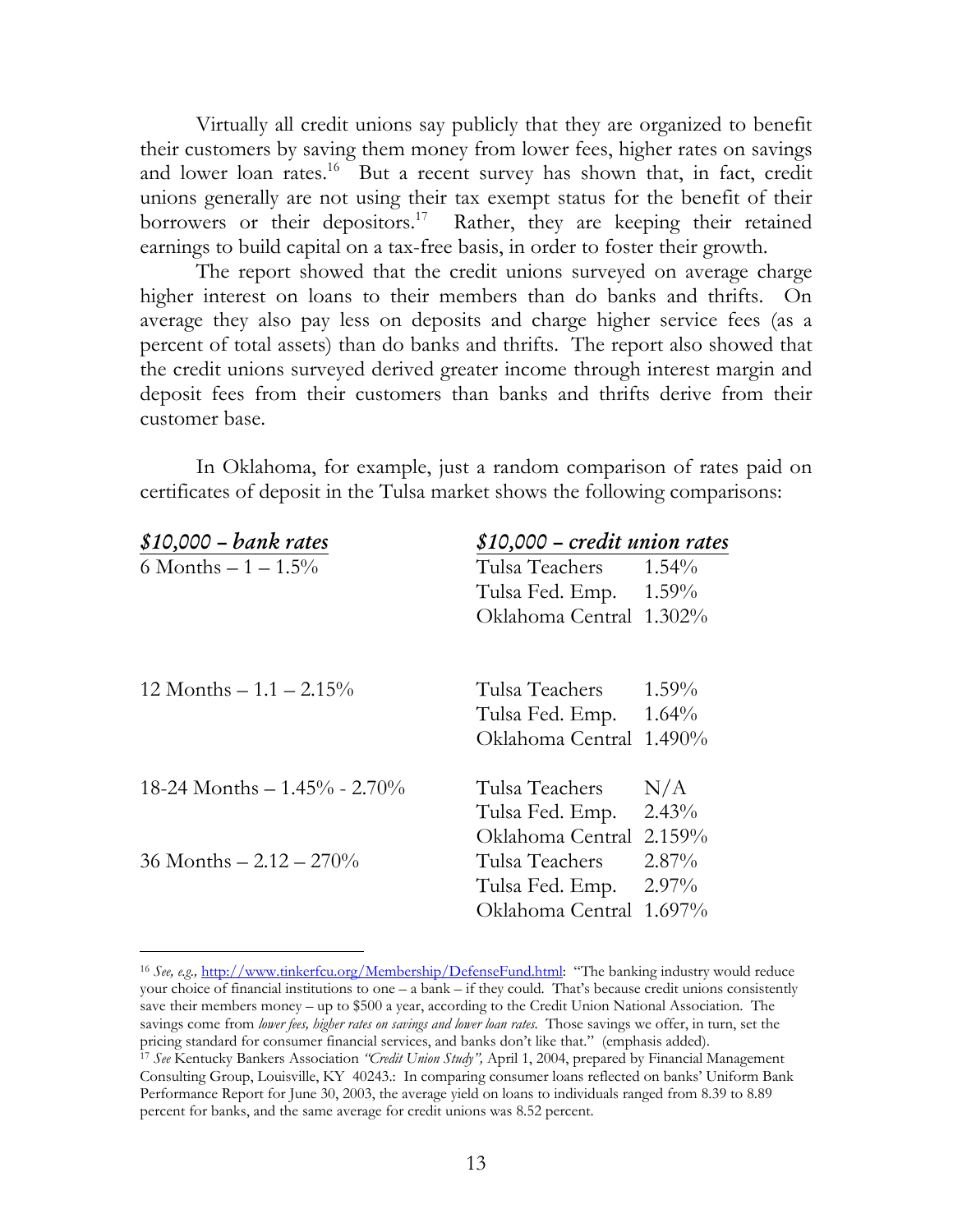60 Months  $-2.6 - 3.25\%$  Tulsa Teachers N/A

 Tulsa Fed. Emp. N/A Oklahoma Central 3.008%

These comparisons are virtually identical in other markets across Oklahoma in which the larger, new breed of credit union competes with taxpaying banks and thrifts.

### **A. A LOOK AT TODAY'S AVERAGE CREDIT UNION CUSTOMER**

 Another myth that has been perpetuated at the expense of the American and Oklahoma taxpayer is that credit unions serve people of modest means. However, the truth is that the typical credit union customer today is not a person typically associated with needing taxpayer-subsidized financial services. According to a recent CUNA survey, the average household income of credit union members is 20 percent higher than nonmembers -  $$55,120$  vs.  $$45,790$ .<sup>18</sup>

Moreover, today's credit union customer is better educated (32 percent college graduates compared to 22 percent for nonmembers) and is more likely to be in a professional occupation or employed full-time (62 percent compared to 46 percent for nonmembers).

Credit union customers are more likely to own their own home (79 percent to 67 percent for nonmembers) and nationally about 10 percent of credit union members have household income in excess of \$100,000. These statistics clearly show that upper-income households are over-represented and lower income groups are under-represented among credit union members.

Recent HMDA statistics for the year 2002 are revealing and indicative of the lending patterns of these larger credit unions. The reports show the disposition of applications for conventional home purchase loans that involve 1 – 4 family homes, by characteristics of census tracts in which the property is located.

The top three "new breed" credit unions in Oklahoma show the following statistics on conventional home purchase applications for 2002:

<sup>-</sup>18 CUNA National Member Survey, 2002.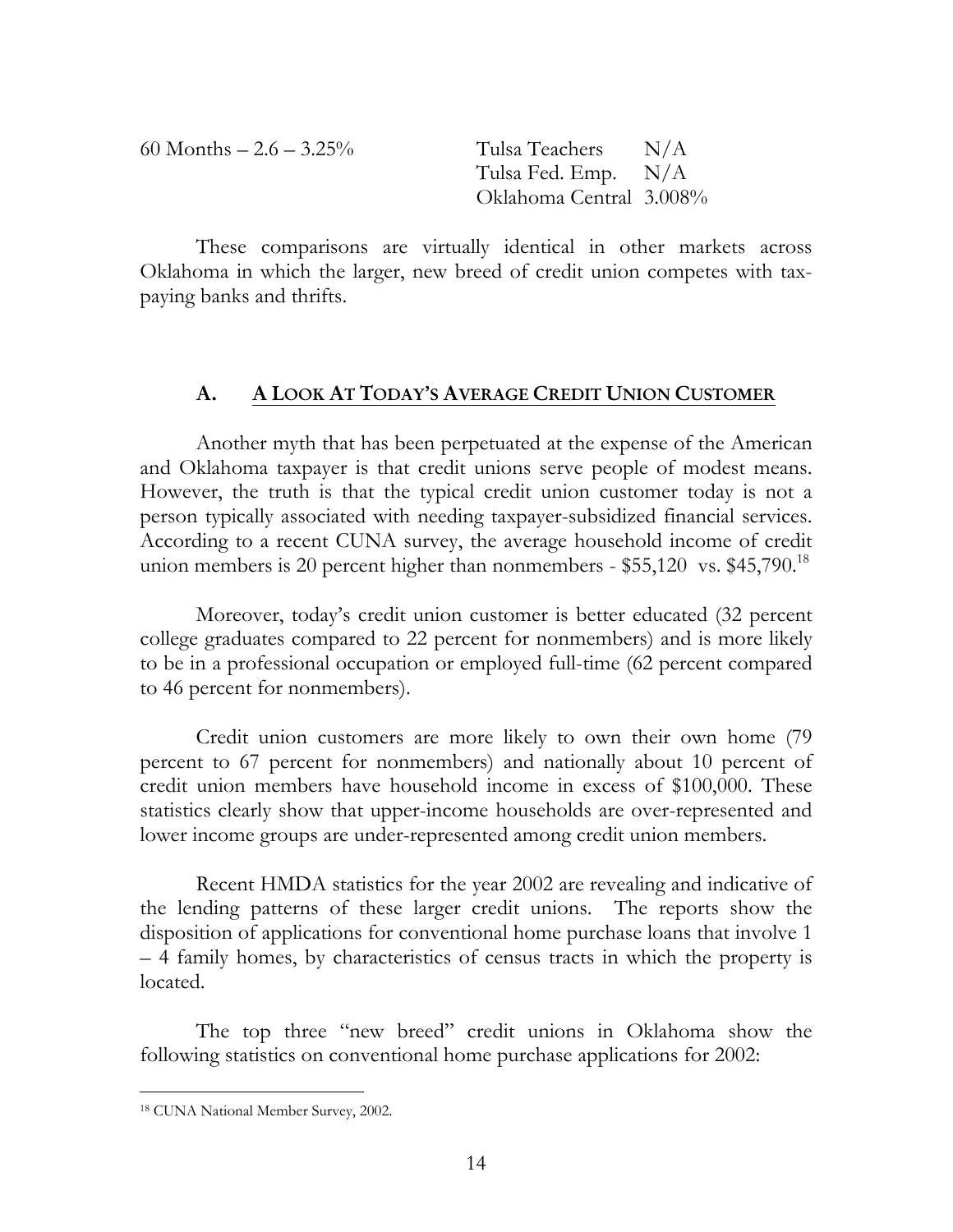| Income characteristics | Applications | Originations | Apps App'/Not Accepted. | W/D-Denied |
|------------------------|--------------|--------------|-------------------------|------------|
| Low Income             |              |              |                         |            |
| Moderate Income        | 28           | 15.          |                         |            |
| Middle Income          | 123          | 85           | 25                      |            |
| Upper Income           | 149          | 102          | 28                      | 14         |

### **Tinker Federal Credit Union – Oklahoma City**

### **Tulsa Teachers Credit Union - Tulsa**

| Income characteristics | Applications | Originations | Apps App'd/Not Accepted. W/D-Denied |  |
|------------------------|--------------|--------------|-------------------------------------|--|
| Low Income             |              |              |                                     |  |
| Moderate Income        |              |              |                                     |  |
| Middle Income          |              | 21           |                                     |  |
| Upper Income           | 28           | 23           |                                     |  |

## **Weokie Credit Union – Oklahoma City**

| Income characteristics | <b>Applications</b> | <u>Originations</u> | Apps App'd/Not Accepted. W/D-Denied |    |
|------------------------|---------------------|---------------------|-------------------------------------|----|
| Low Income             |                     |                     |                                     |    |
| Moderate Income        | 35                  |                     |                                     | 18 |
| Middle Income          | 95                  |                     |                                     | 31 |
| Upper Income           |                     | 90                  |                                     | クフ |

In reality, as these statistics demonstrate, this "new breed" of credit unions is more likely to serve middle and upper income Oklahomans, consumers that are already "over-served" by tax-paying banks and thrifts.

### **B. GENERAL ACCOUNTING OFFICE (GAO) FINDINGS**

 During his term as Chairman of the Senate Banking Committee, Senator Paul Sarbanes (D-MD) asked the General Accounting office to review a variety of issues involving the credit union industry and the NCUA. Its purpose was to evaluate the financial condition of the credit union industry, the extent to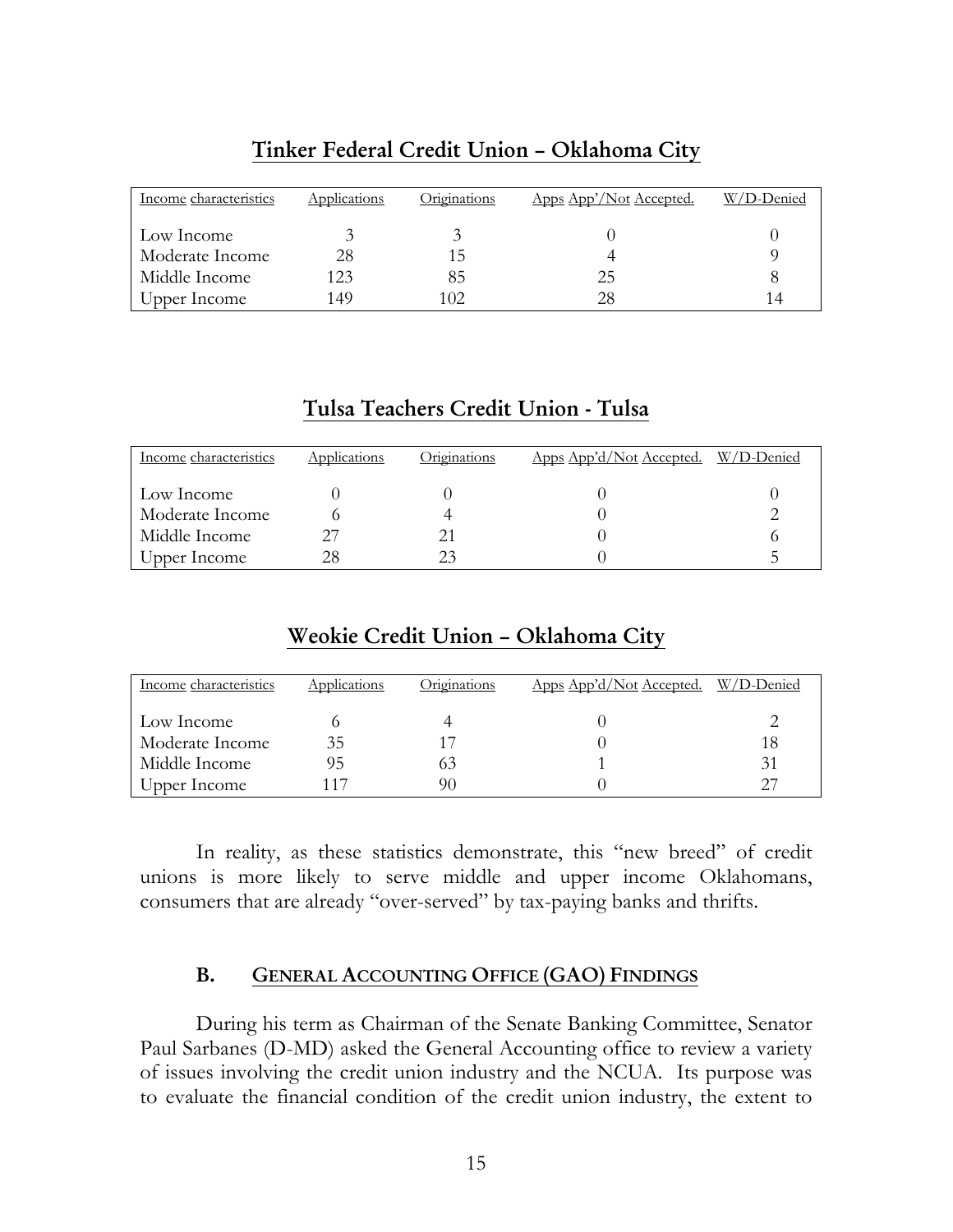which credit unions serve people of small means, and the impact of the 1998 Credit Union Membership Access Act (CUMAA) on field of membership requirements for federal credit unions, among others.<sup>19</sup> The following are the highlights of the report released by the General Accounting Office in October, 2003:

> **Credit Unions with over \$100 million in assets represented about 4 percent of all credit unions and 52 percent of total credit union assets in 1992 compared with about 11 percent of all credit unions and 75 percent of total credit union assets in 2002.20**

(By comparison in Oklahoma, the twelve largest credit unions noted above make up about 13 percent of all credit unions in Oklahoma and about 77 percent of total credit union assets in 2003.)

The GAO study reported additional findings that are worthy of note:

### **Large "new breed" credit unions resemble like-sized banks, and offer essentially the same products and services.**

 **Credit unions are failing their social mandate to serve people of modest means. According to the Federal Reserve's 2001 Survey of Consumer Finances, 36 percent of households that primarily or only used credit unions had low or moderate incomes compared with 42 percent of households that used banks. HMDA 2001 records show that credit unions made a smaller percentage of mortgages to low- and moderate-income households than banks of comparable size – 27 percent v. 34 percent.** 

 **The income of credit union members is similar to that of bank and thrift customers.** 

 **The Credit Union Membership Access Act (CUMAA) of 1998 greatly expanded the ability of credit unions to expand on a geographical basis21 and permitted multiple common bond entities** 

 $\overline{a}$ <sup>19</sup> Letter to the Honorable Paul Sarbanes from the General Accounting Office, October 27, 2003.<br><sup>20</sup> *Id. At 4*.

<sup>&</sup>lt;sup>21</sup> The percent of federal credit unions that have changed to a community charter has expanded rapidly since 1998 – from 6.2 percent to almost 15 percent by June, 2003. Moreover, NCUA is ignoring the CUMAA statutory requirement that the community be "local" – In 1999, the average size "community" approved by NCUA had a population of 134,000. In June, 2003, that number had grown to 357,000. Wescom Credit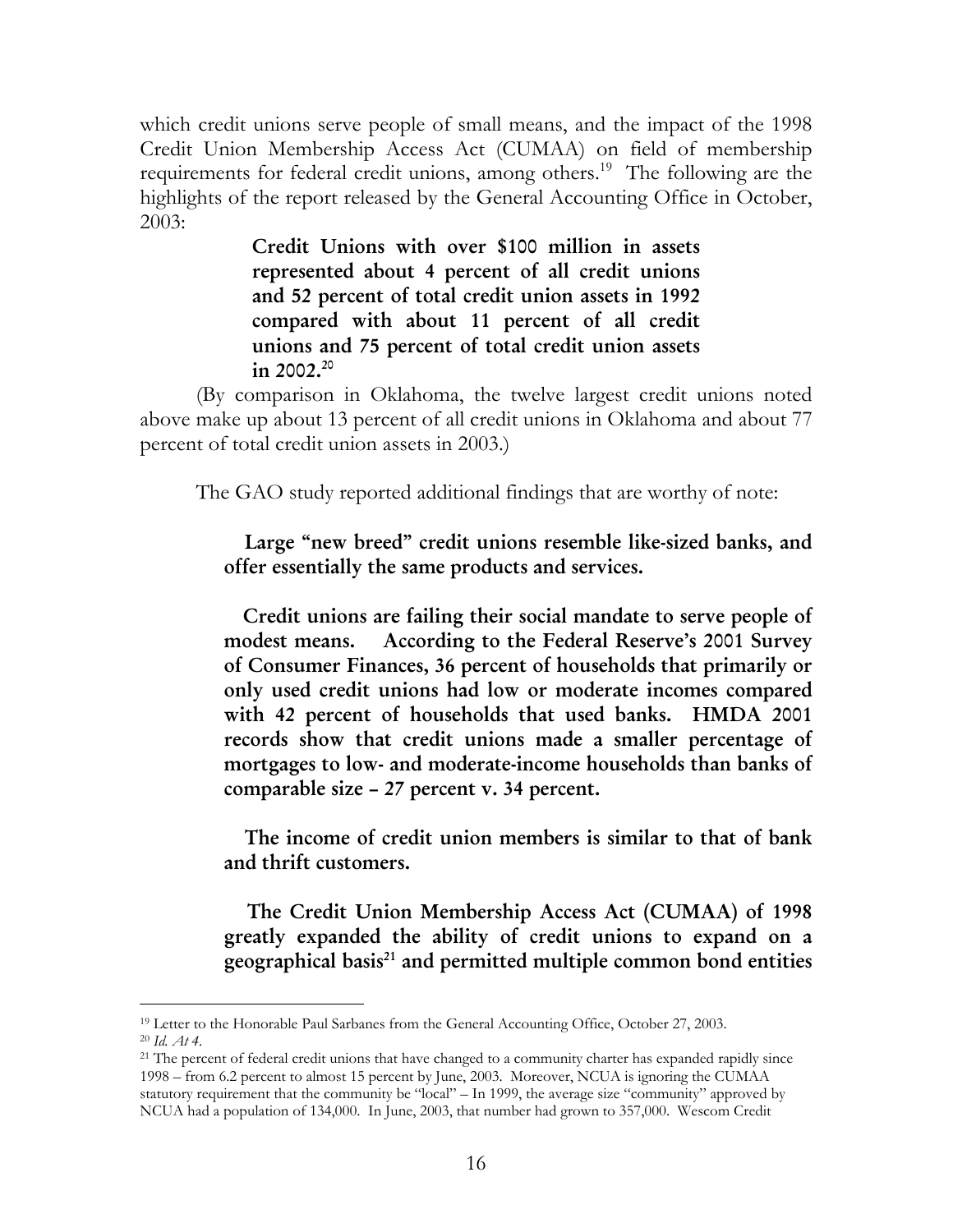**– like Tinker FCU – to add "underserved" areas to its list of potential customers. However, the NCUA has failed to develop any indicators of whether credit union services are reaching the "underserved."** 

 **While credit unions continue to hold a larger percentage of consumer loans than banks and thrifts, their real estate lending activities have grown dramatically in the past 10 years, growing from 19 percent to 26 percent. Consumer loans grew from 30 percent to 31 percent of all credit union loans during that same 10-year period.22**

#### **C. UNDERSERVED COMMUNITIES – A LOOPHOLE FOR EXPANSION**

 Another area of concern to taxpayers – one that constitutes more evidence that the new breed of credit union is abusing the tax code to expand its reach – deals with adding "underserved communities" to existing fields of membership.

All federal credit unions have the authority to include communities that satisfy the definition of "underserved area" in the Federal Credit Union Act.<sup>23</sup> In addition, more than one federal credit union can serve the same area that's designated as "underserved."

 While the intent of such a provision is laudable, the manner in which the requirements have been implemented by NCUA makes a mockery of this wellintentioned provision. It assumes that "underserved" financially equates with measures of income below the poverty rate, without looking at the reality of the marketplace. As a practical matter this authority has been abused at the expense of taxpayers in Ada and other communities by expanding service to areas that, by virtually any logical definition, are not "underserved."

But logic has nothing to do with the expansionist agenda of the NCUA. Here's how it works: The Federal Credit Union Act identifies an "underserved" area as a local community, or neighborhood, or rural district

-

Union's FOM, for example, includes 16 *million people* living in Los Angeles and four other counties in Southern California. At least five of Oklahoma's "Top Twelve" have a field of membership that includes approximately two-thirds of the state's population.

<sup>22</sup> Report of the General Accounting Office, October, 2003, GAO-04-92-Changes in Credit Union Industry, page 12.

<sup>23 12</sup> U.S.C. § 1759(c) (2).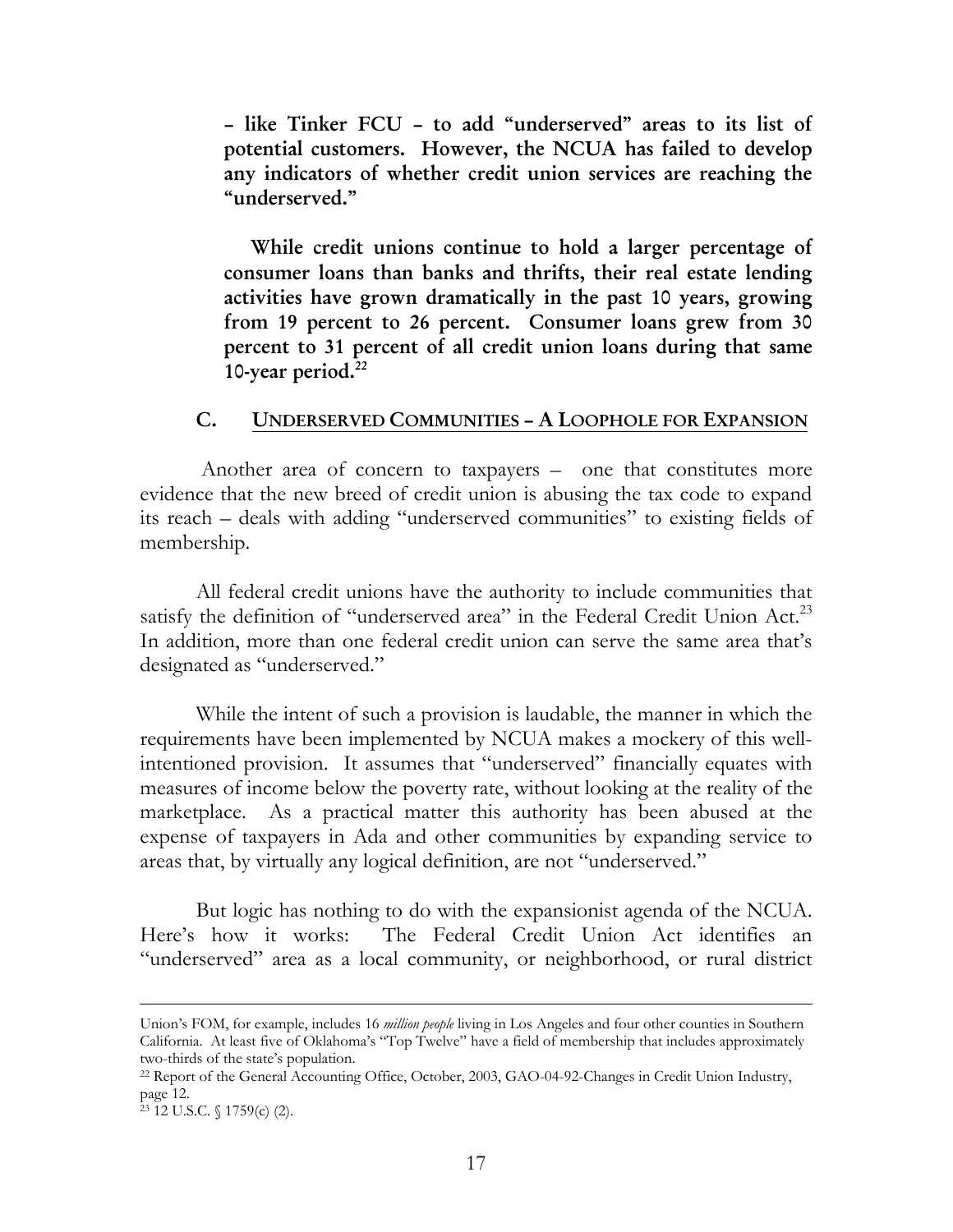that is located in an "investment area" as defined by the Community Development Banking and Financial Institutions Act of  $1994<sup>24</sup>$  if it meets other requirements which, coincidentally, are established by the NCUA.

 The NCUA's definition of such an area includes the following categories:

- Any area located in an Empowerment Zone or Enterprise Zone as designated according to statute or the Internal Revenue Code;
- Any area where the percentage of the population living in poverty is at least 20 percent *and the area has significant unmet needs for loans or equity investments*;
- Any area in a MSA where the median family income is at or below 80 percent of the MSA median family income by zip code and census tract or the national MSA family income, whichever is greater; *and the area has significant unmet needs for loans or equity investments;*
- Any area that's outside of a MSA where the median family income is at or below 80 percent of the statewide non-MSA median family income by zip code and census tract (or the national non-MSA median family income, whichever is greater) *and the area has "significant unmet needs for loans or equity investments*."
- Any area where the unemployment rate is at least 1.5 times the national average, *and the area has "significant unmet needs for loans or equity investments*."

Ada is located in Pontotoc County (total population 35,200) and hosts among its local financial institutions three commercial banks based in the community, each of which has a branch location. In addition to those six locations, there are two branches of banks whose primary location is in another community, and one branch of a federal thrift headquartered in Nebraska. In addition to these nine bank and thrift locations, there are two credit unions headquartered in Ada as well as nine different brokerage offices.

That makes a total of 20 financial services outlets in this basically "white collar" community of 16,000. Yet under the definitions listed above, Tinker FCU was able to construct an application that the NCUA interpreted as falling within the eligibility requirements for an "underserved" community. As a result, Tinker was permitted to add this area of Pontotoc County to its field of membership.

<sup>-</sup>24 12 U.S.C. § 4702 (16).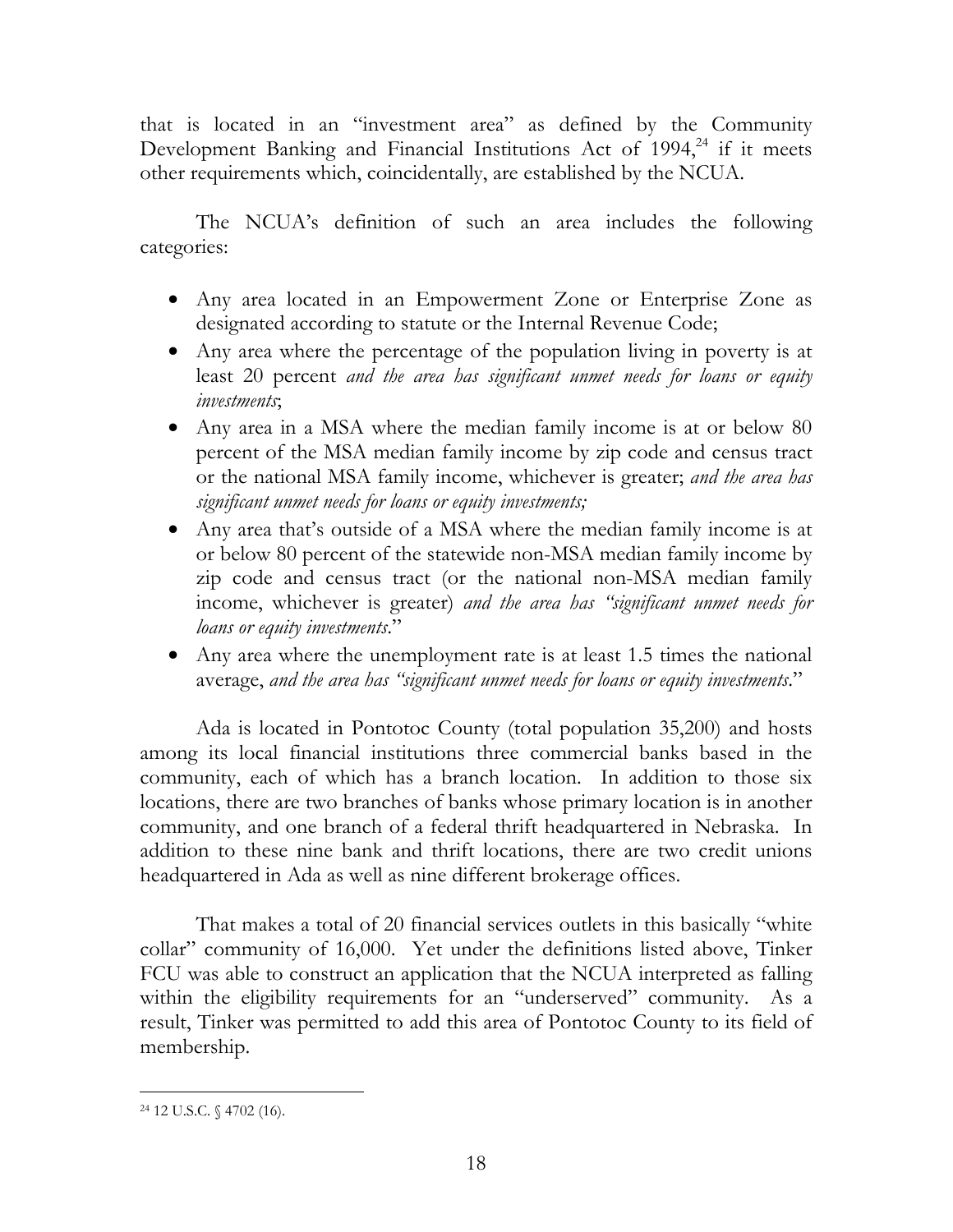#### **VI. TAXATION ISSUES: COOPERATIVE STATUS AND SUBCHAPTER S**

 Credit union advocates have long argued that they are simple financial "not-for-profit" cooperatives serving a narrow band of people and, as such, their exemption from an array of taxes continues to be justified. While that may be true for the vast majority of traditional credit unions, the new breed of credit union changes the landscape and requires policy makers to look at the historical treatment Congress has imposed on other cooperatively-based entities.

Initially, it's important to recognize that "not-for-profit" is a tax status. It is not a way of doing business. What the Congress gives, the Congress can take away, depending on whether the basic facts underlying the initial determination have changed.

A number of business entities were originally exempt from taxation, but Congress recognized that times changed as did the business reality of those entities. Mutual insurance companies, for example, were exempt from taxation prior to 1942. In that year Congress re-examined that status and concluded that such entities with annual gross receipts in excess of \$75,000 should be subject to federal income tax.

Other entities similar to today's banks and thrifts – mutual savings banks, savings and loan associations, and certain farm credit system entities – were all exempt from taxation at one point. In 1951, Congress changed its view and revoked that exemption, concluding that it was no longer appropriate. The basis for that decision was a recognition that those businesses had "evolved" to the point where they were actively competitive with tax-paying institutions.25

 In analyzing the changes that had occurred between 1917 and 1951, Congress concluded that cooperative banks, mutual savings banks and savings and loan associations had become something other than the entity for which the tax exemption was originally granted. Their "investing members (were) becoming simply depositors, while borrowing members (found that) dealing (with such entities was) only technically different from dealing with other mortgage lending institutions in which the lending group is distinct from the

<sup>-</sup>25 See generally S. Rep. 781, 82nd Cong., 1st Sess. (1951) reprinted in the U.S. Congressional & Administrative News, 1951, pp. 1991-97.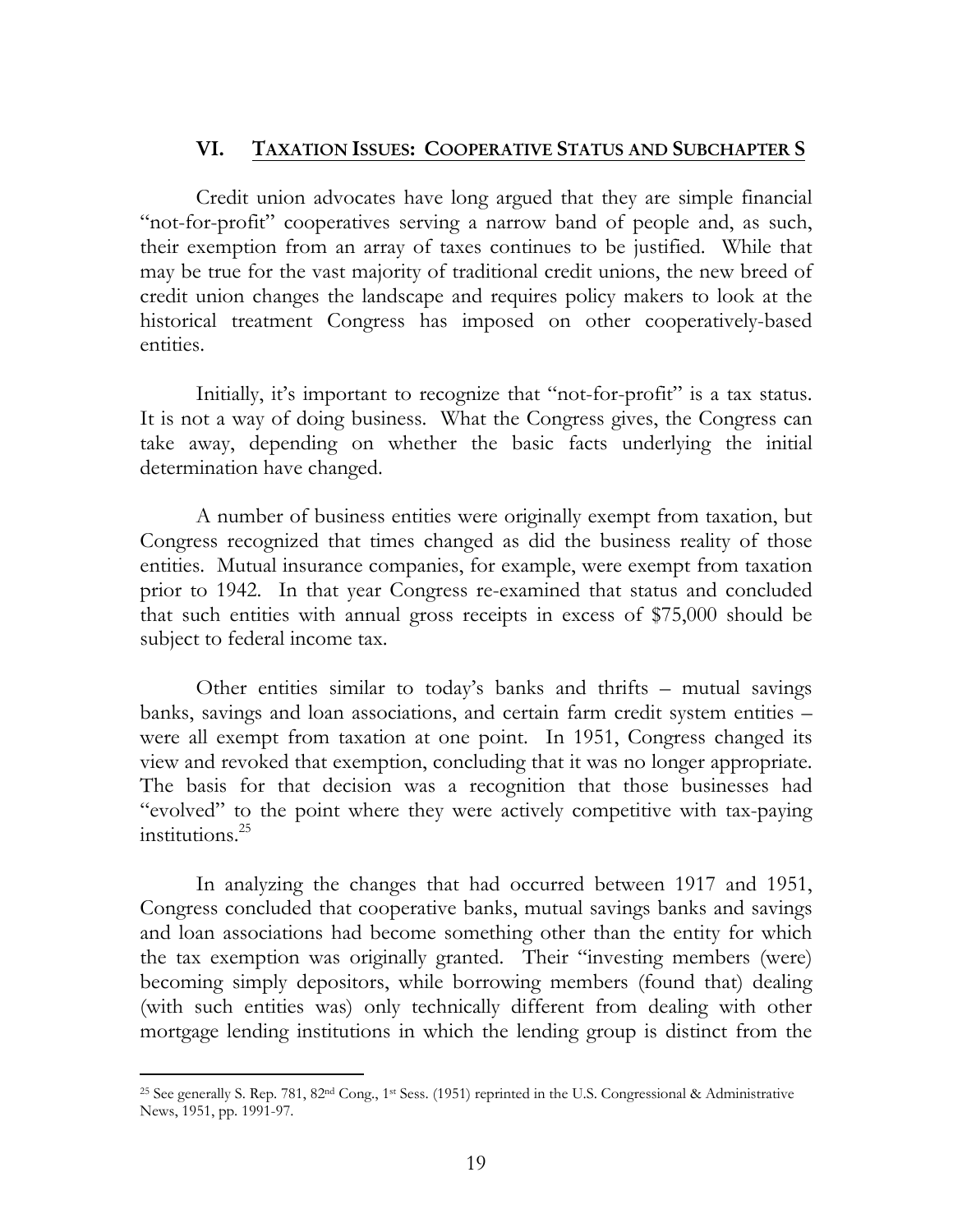borrowing group. . ." Congress concluded that these entities were in "active competition" with taxable institutions, and that continuing their tax exemption would be "discriminatory."<sup>26</sup>

 Subchapter T of the Internal Revenue Code currently imposes income tax on most cooperatives that are organized for economic purposes (as opposed to those organized for charitable or other limited purposes). There are numerous examples of such "economic purpose" cooperatives, such as Sunkist (the largest fruit and vegetable cooperative with 6,000 members), Southern States Cooperative (300,000 members) REI (a consumer cooperative serving more than 2 million members), and a host of other cooperatives.

Credit union advocates frequently argue that banks have the same tax benefit under Subchapter S of the Internal Revenue Code that is given to credit unions, and that since there are more than 100 Subchapter S banks in Oklahoma it is hypocritical for banks to now assert that any credit union should be taxed. Nothing could be further from the truth.

 The critical difference between the "new breed" credit union tax dodge and Subchapter S treatment is that, in the latter instance, someone pays the taxes on the income that's earned – regardless of whether it's distributed.<sup>27</sup> That is not true with credit unions.

The tax treatment of new breed credit unions and Subchapter S banks would be the same if credit unions distributed all their earnings. They do not. Rather, earnings are used to *build capital on a tax-free basis* and, thus, enhance credit union growth.

## *No other entity in America is given such an advantage.*

### **VII. CONCLUSION**

 At some point reality overcomes the shibboleths and myths that have been perpetuated over time, based on original purposes, outdated statistics and outright misrepresentations. When that happens, policy makers must confront hard realities and review the facts as they are, based on the reality of the marketplace.

 $\overline{a}$ <sup>26</sup>*Id.* 

<sup>&</sup>lt;sup>27</sup> There are other differences, not the least of which are the complex and restrictive rules that govern Subchapter S election. Only a small number of (community) banks with a limited number of shareholders are able to qualify for a Subchapter S election.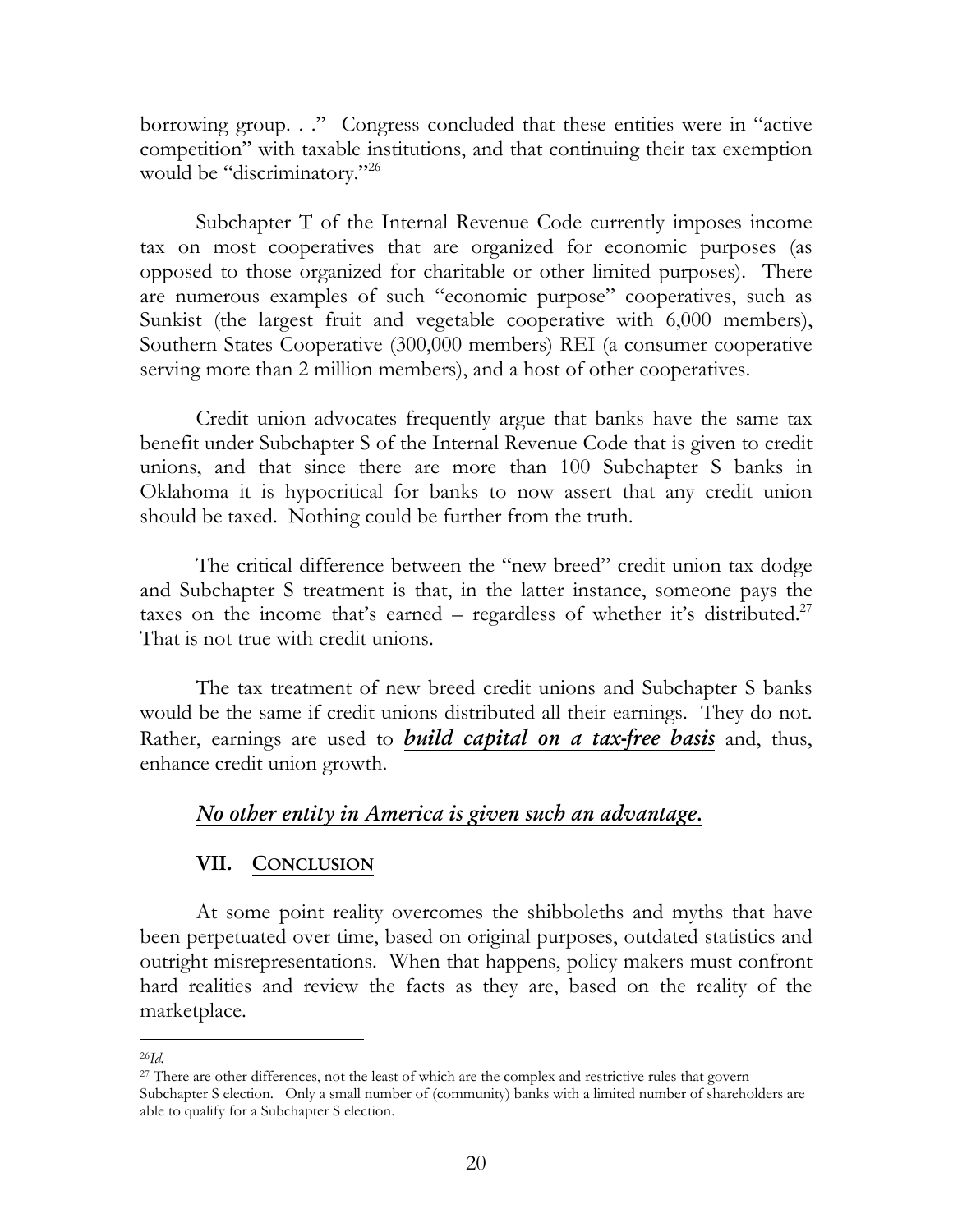For eighty-one of the state's ninety-three credit unions, their traditional mission continues to be generally in line with their original purpose, and bankers across the board have no dispute with such entities. But the "new breed" of credit union has gone well beyond the original mission and purpose for which credit unions were created. They represent an aberration in the tax treatment of financial service providers, and policy makers at all levels must now look at whether the tax exemptions for this new breed of credit union continue to be justified

Precisely *where* the line of demarcation should be drawn between traditional credit unions and those that have graduated to another category is open to debate, but there can no longer be an honest debate over *whether* such a line must be drawn.

Clinging to the refrain that "it's still 1937" and "credit unions are small financial cooperatives" ignores today's reality in the financial services marketplace. If policy makers continue to ignore that reality, all taxpayers will continue to fill the void that exists because these entities are allowed to continue abusing their preferred tax and regulatory status.

These entities will keep pretending to be something they are not for as long as policy makers are willing to accommodate them. As a result, taxpayers will continue to subsidize their growth and expansion, without any discernable benefit to anyone except credit union managers. They will continue to get away with the ruse and avoid contributing anything to help pay for Homeland Security, the national defense, or for our teachers, police and firefighters. As a matter of public policy, that's simply wrong.

Moreover, by continuing to perpetuate these outdated myths, this "new breed" of credit union presents a systemic risk to the financial services system and the American taxpayer. Over time it will continue to move business away from the economic engine that has kept America strong – and paid taxes (commercial banks and thrifts) – to an industry that does not. The risks to taxpayers will only increase.

The issue that's presented is simple: at what point does reality overtake the myth? At what point do traditional credit unions graduate to a higher form of financial services entity and pay their fair share of taxes to support our nation and our state? And at what point do policy makers and elected officials take the necessary steps to reduce the threat of the systemic risk to the entire